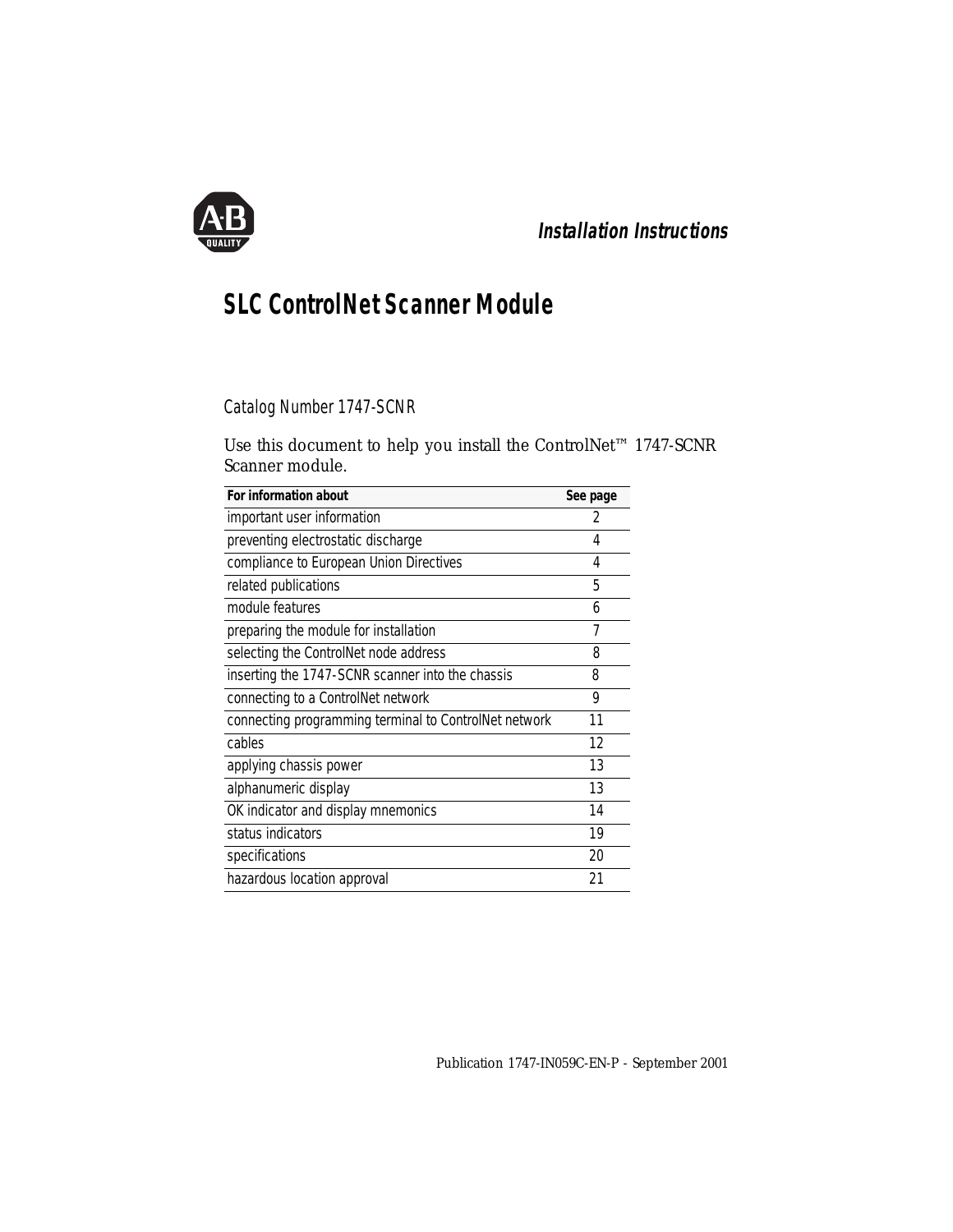### <span id="page-1-0"></span>**Important User Information**

Because of the variety of uses for the products described in this publication, those responsible for the application and use of this control equipment must satisfy themselves that all necessary steps have been taken to assure that each application and use meets all performance and safety requirements, including any applicable laws, regulations, codes and standards. In no event will Allen-Bradley be responsible or liable for indirect or consequential damage resulting from the use or application of these products.

Any illustrations, charts, sample programs and layout examples shown in this publication are intended solely for purposes of example. Since there are many variables and requirements associated with any particular installation, Allen-Bradley does not assume responsibility or liability (to include intellectual property liability) for actual use based upon the examples shown in this publication.

Allen-Bradley publication SGI-1.1, *Safety Guidelines for the Application, Installation and Maintenance of Solid-State Control*  (available from your local Allen-Bradley office), describes some important differences between solid-state equipment and electromechanical devices that should be taken into consideration when applying products such as those described in this publication.

Reproduction of the contents of this copyrighted publication, in whole or part, without written permission of Rockwell Automation, is prohibited.

Throughout this manual, notes may be used to make you aware of safety considerations. The following annotations and their accompanying statements help you to identify a potential hazard, avoid a potential hazard, and recognize the consequence of a potential hazard.



Identifies information about practices or circumstances that can cause an explosion in a hazardous environment, which may lead to personal injury or death, property damage or economic loss.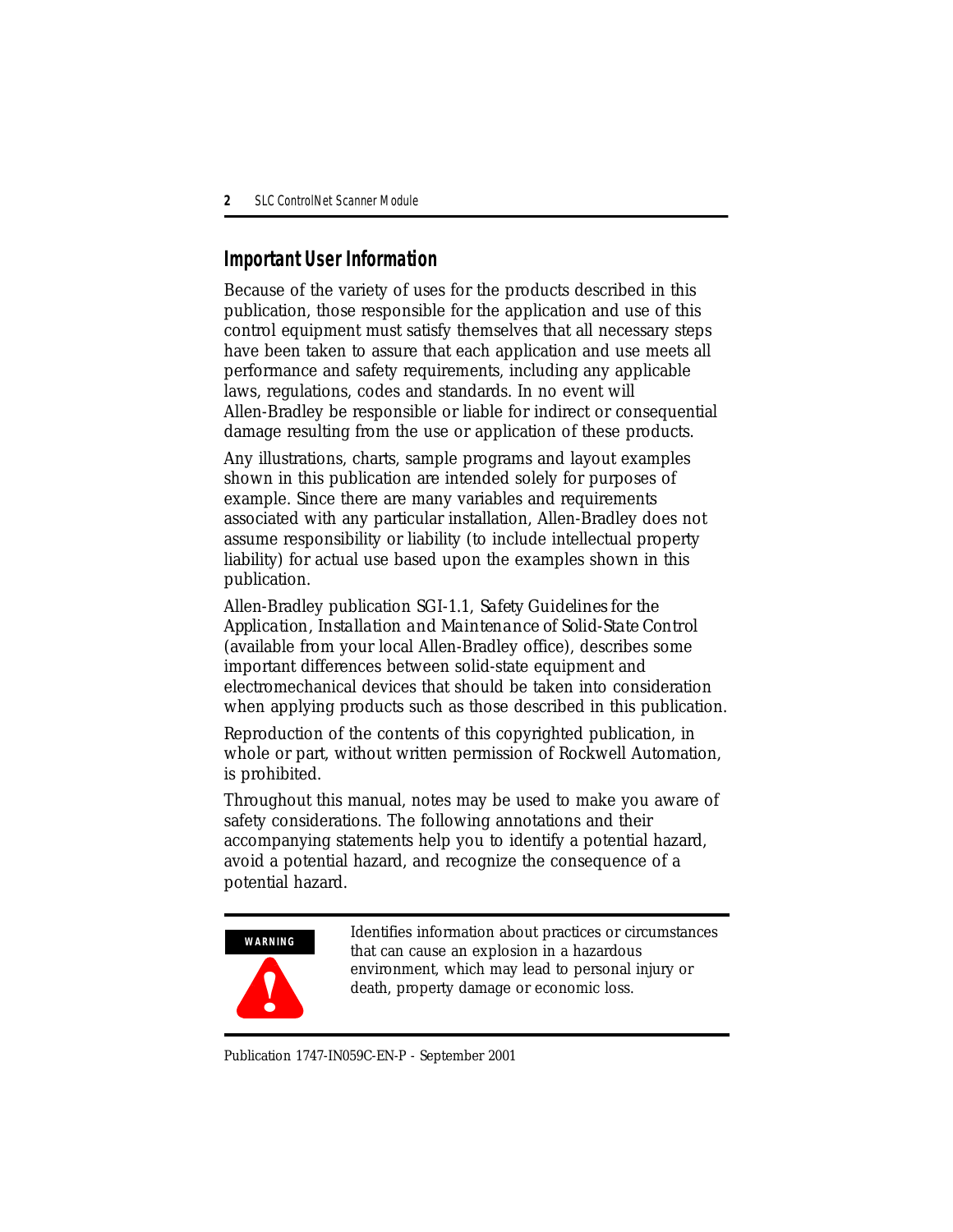#### **ATTENTION**



Identifies information about practices or circumstances that can lead to personal injury or death, property damage or economic loss.

**IMPORTANT** Identifies information that is critical for successful application and understanding of the product.

#### **Environment and Enclosure**

This equipment is intended for use in a Pollution Degree 2 industrial environment, in overvoltage Category II applications (as defined in IEC publication 60664-1), at altitudes up to 2000 meter without derating.

This equipment is supplied as "open type" equipment. It must be mounted within an enclosure that is suitably designed for those specific environmental conditions that will be present and appropriately designed to prevent personal injury resulting from accessibility to live parts. The interior of the enclosure must be accessible only by the use of a tool. Subsequent sections of this publication may contain additional information regarding specific enclosure type ratings that are required to comply with certain product safety certifications.

NOTE: See NEMA Standards publication 250 and IEC publications 60529, as applicable, for explanations of the degrees of protection provided by different types of enclosure. Also, see the appropriate sections in this publication, as well as the Allen-Bradley publication 1770-4.1 ("Industrial Automation Wiring and Grounding Guidelines"), for additional installation requirements pertaining to this equipment.

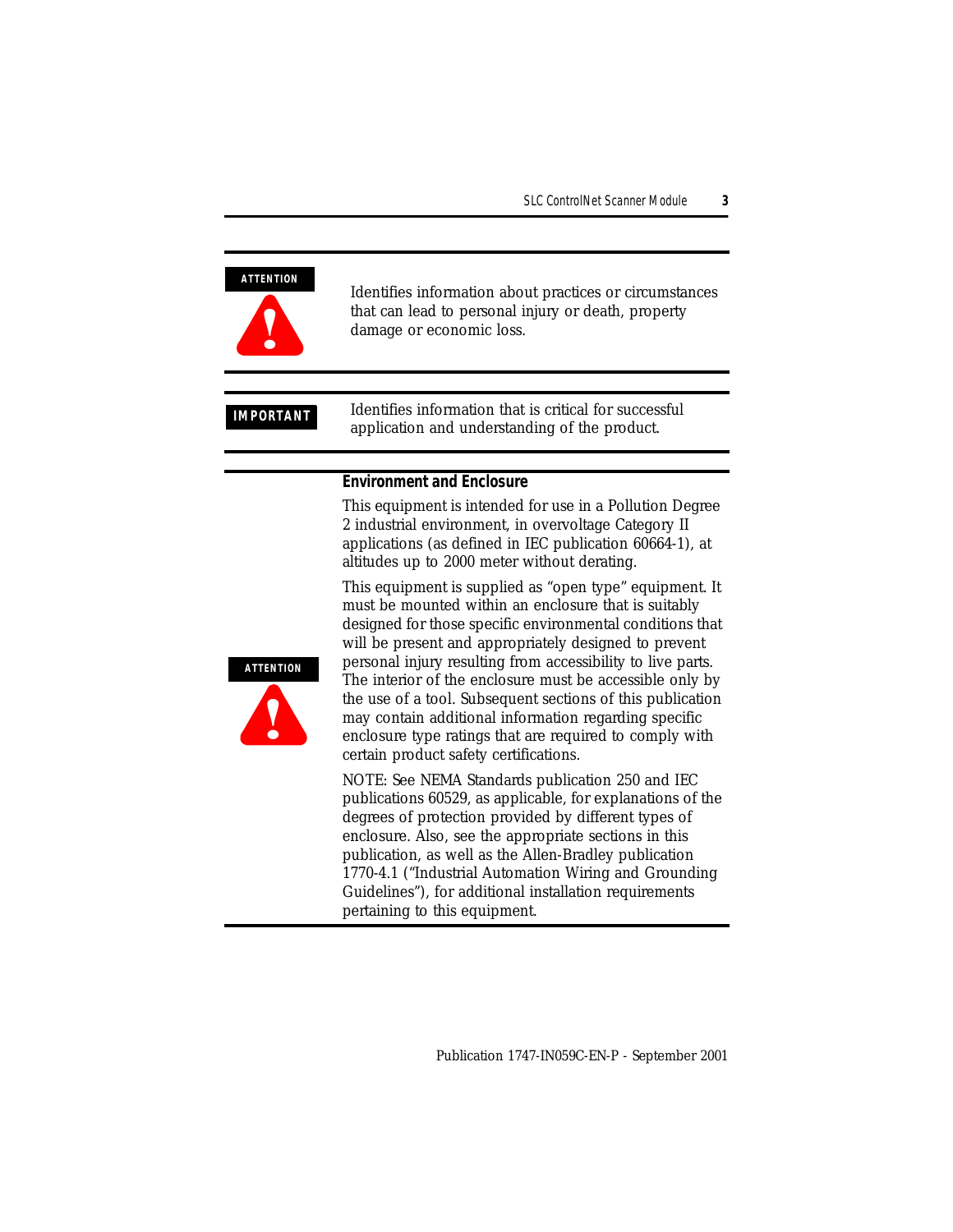# <span id="page-3-0"></span>**Prevent Electrostatic Discharge**

The scanner module is sensitive to electrostatic discharge.



# <span id="page-3-1"></span>**Compliance to European Union Directives**

If this product has the CE mark, it is approved for installation within the European and EEA regions. It has been designed and tested to meet the following directives.

#### **EMC Directive**

This product is tested to meet Council Directive 89/336/EEC Electromagnetic Compatibility (EMC) and the following standards, in whole or in part, documented in a technical construction file:

- EN 50081-2 EMC Generic Emission Standard, Part 2 Industrial Environment
- EN 50082-2 EMC Generic Immunity Standard, Part 2 Industrial Environment

This product is intended for use in an industrial environment.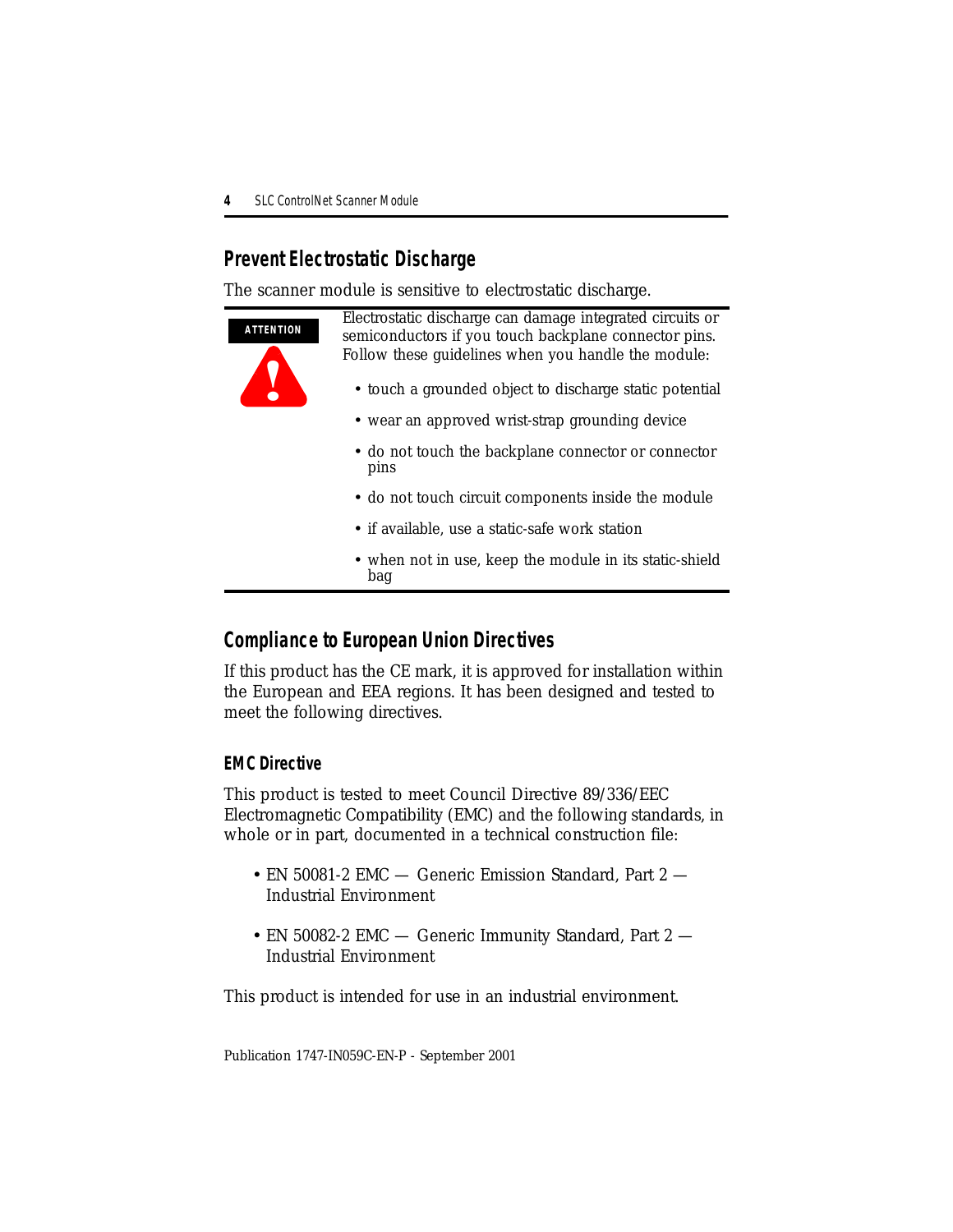#### **Low Voltage Directive**

This product is tested to meet Council Directive 73/23/EEC Low Voltage by applying the safety requirements of EN 61131-2 Equipment Requirements and Tests.

For specific information required by EN 61131-2, see the appropriate sections in this publication as well as the following Allen-Bradley publications:

- Industrial Automation Wiring and Grounding Guidelines, publication 1770-4.1
- Automation Systems Catalog, publication B113

This equipment is classified as open equipment and must be installed (mounted) in an enclosure as a means of providing safety protection.

### <span id="page-4-0"></span>**Related Publications**

| For:                                                                                                         | Refer to the:                                               | <b>Publication:</b>         |  |  |
|--------------------------------------------------------------------------------------------------------------|-------------------------------------------------------------|-----------------------------|--|--|
| software configuration<br>information                                                                        | ControlNet 1747-SCNR<br>Reference Manual                    | $1747 - RM623$ <sup>1</sup> |  |  |
| planning and installation<br>information                                                                     | ControlNet Cable System<br>Planning and Installation Manual | 1786-6.2.1                  |  |  |
| terminating ControlNet<br>coaxial cables information                                                         | <b>Terminating Your ControlNet</b><br><b>Coaxial Cables</b> | CNET-DM001 <sup>1</sup>     |  |  |
| 1. The publication number listed includes only the base number. The Automation Bookstore and Manuals On line |                                                             |                             |  |  |

will list the latest version of the publication. For example, 1747-RM623C-EN-P.

If you need a copy of these manuals, access the Automation Bookstore website at http://www.theautomationbookstore.com or the Manuals On line website at http://www.ab.com/manuals.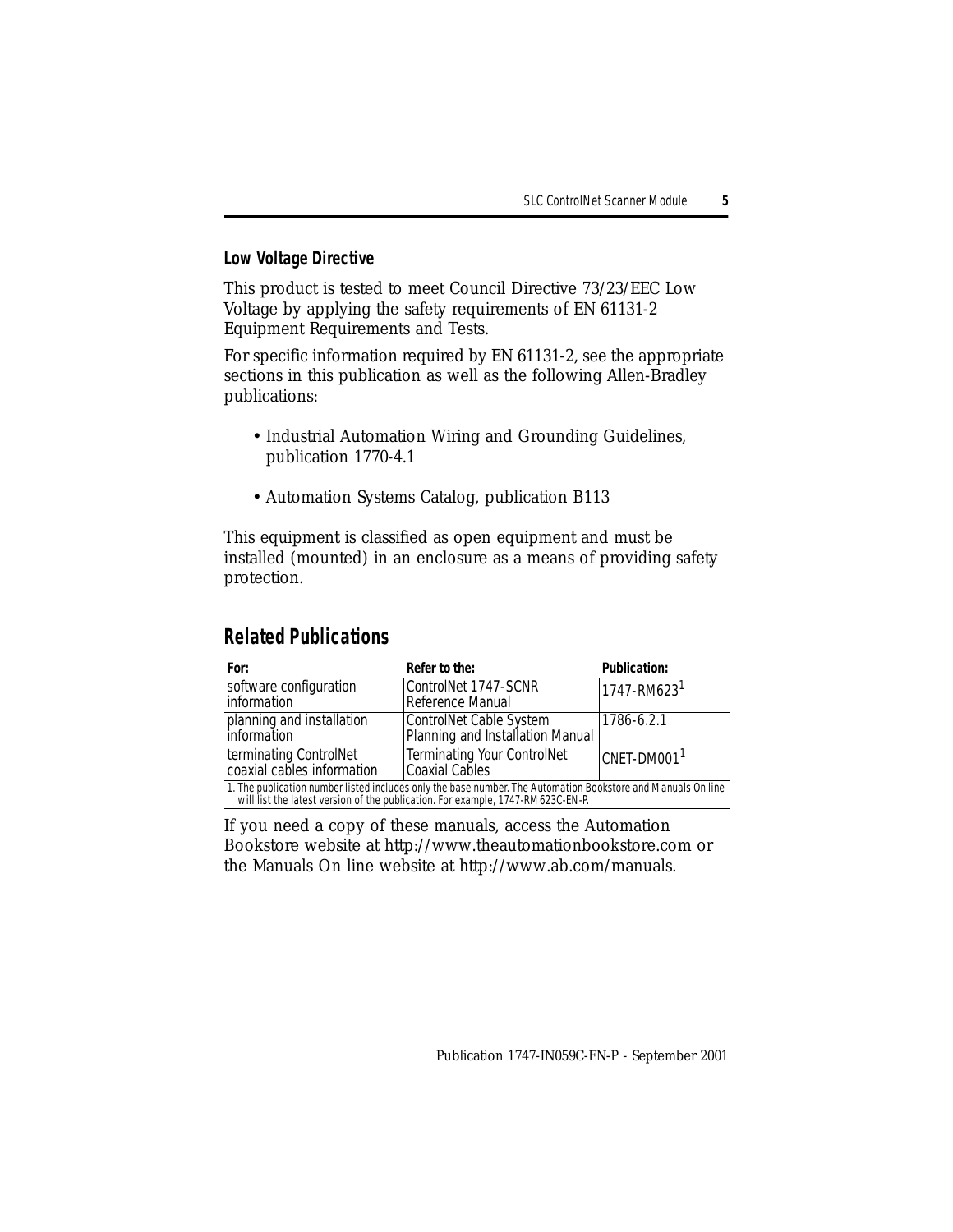# <span id="page-5-0"></span>**Identify Scanner Module Features**

Use this illustration to identify the features of the 1747-SCNR Scanner module.

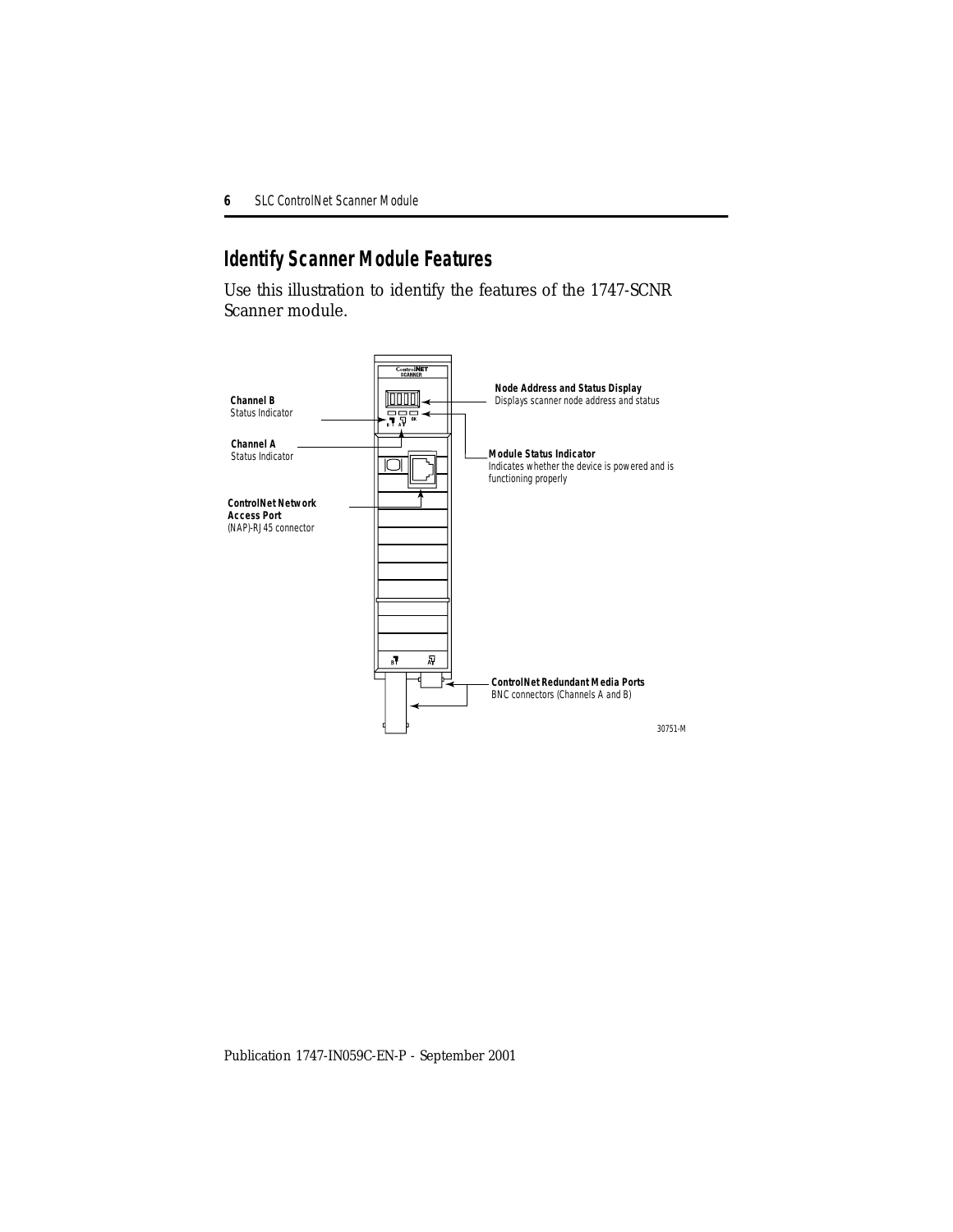### <span id="page-6-0"></span>**Prepare for Module Installation**

Before you install your module, you need the following items:



Microsoft<sup>®</sup> Windows<sup>®</sup>



**RS**NetWorx for ControlNet<sup>™</sup>, catalog number<br>9357-CNETL3

| $\frac{Q}{4\pi\pi\arctan\theta}$ |           |
|----------------------------------|-----------|
| <b>Contro</b><br>1247-0209       | Reference |
| Set No. 1347 SCAN                | Manual    |
|                                  |           |
|                                  |           |
|                                  |           |
|                                  |           |
|                                  |           |

1747-SCNR Scanner Module Reference Manual, publication 1747-RM623 (The publication number includes the base number only. The current versions will be listed in the Automation Bookstore and Manuals On line.)



SLC™ 1746 chassis with SLC 5/02, 5/03, 5/04, or 5/05 processor and the appropriate configuration software (**RS**Logix 500)



41523

ControlNet 1784-PCC (shown), or 1784-PCIC, or 1784-KTCX15, or 1770-KFC15

Before you install the module, you must know how to:

- program and operate an Allen-Bradley SLC 500 programmable controller
- install and configure the devices on your ControlNet network

#### **Make Sure That Your Processor and Scanner Are Compatible**

The 1747-SCNR Scanner module fits in any slot of the chassis except for the left-most slot of the first chassis, which is reserved for the SLC 500 processor.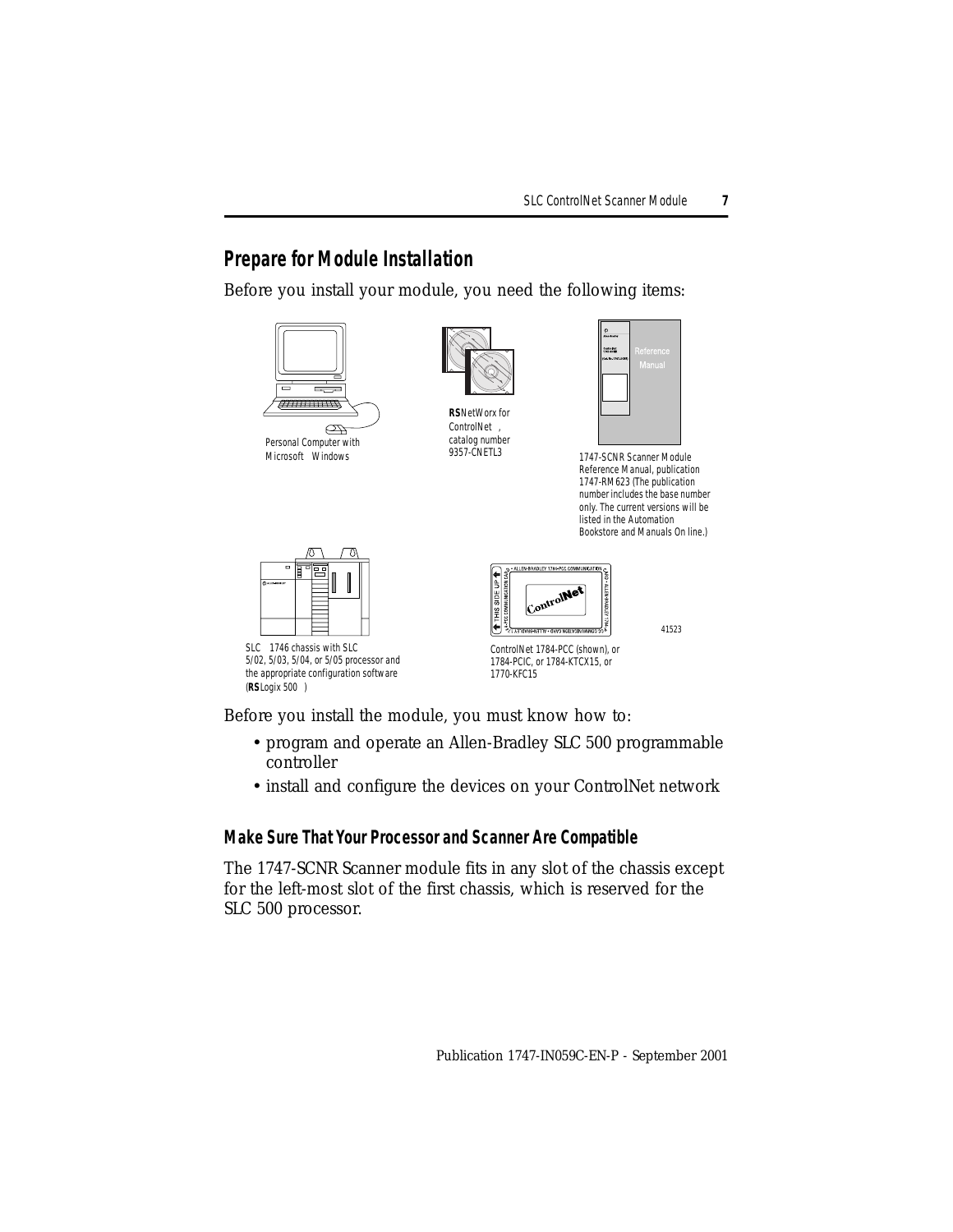### <span id="page-7-1"></span>**Select the ControlNet Node Address**

Select the ControlNet node address of the 1747-SCNR by setting the two 10-digit rotary switches on the top of the scanner. Valid switch settings range from 01 through 99. Zero (00) is not a valid node address.



**Important:** Since 00 is the default value from manufacturing, you must change the default value when using the scanner for the first time.

# <span id="page-7-0"></span>**Insert the 1747-SCNR Scanner Into the Chassis**

To insert the 1747-SCNR Scanner into the SLC chassis:

**1.** Turn off the SLC chassis power supply.



Do not install the 1747-SCNR Scanner module with the chassis power supply on. Installing the module with the chassis power supply on may damage the module.

**Important:** If you disconnect the ac power, you lose the chassis ground. Electrostatic damage (ESD) protection is lost*.*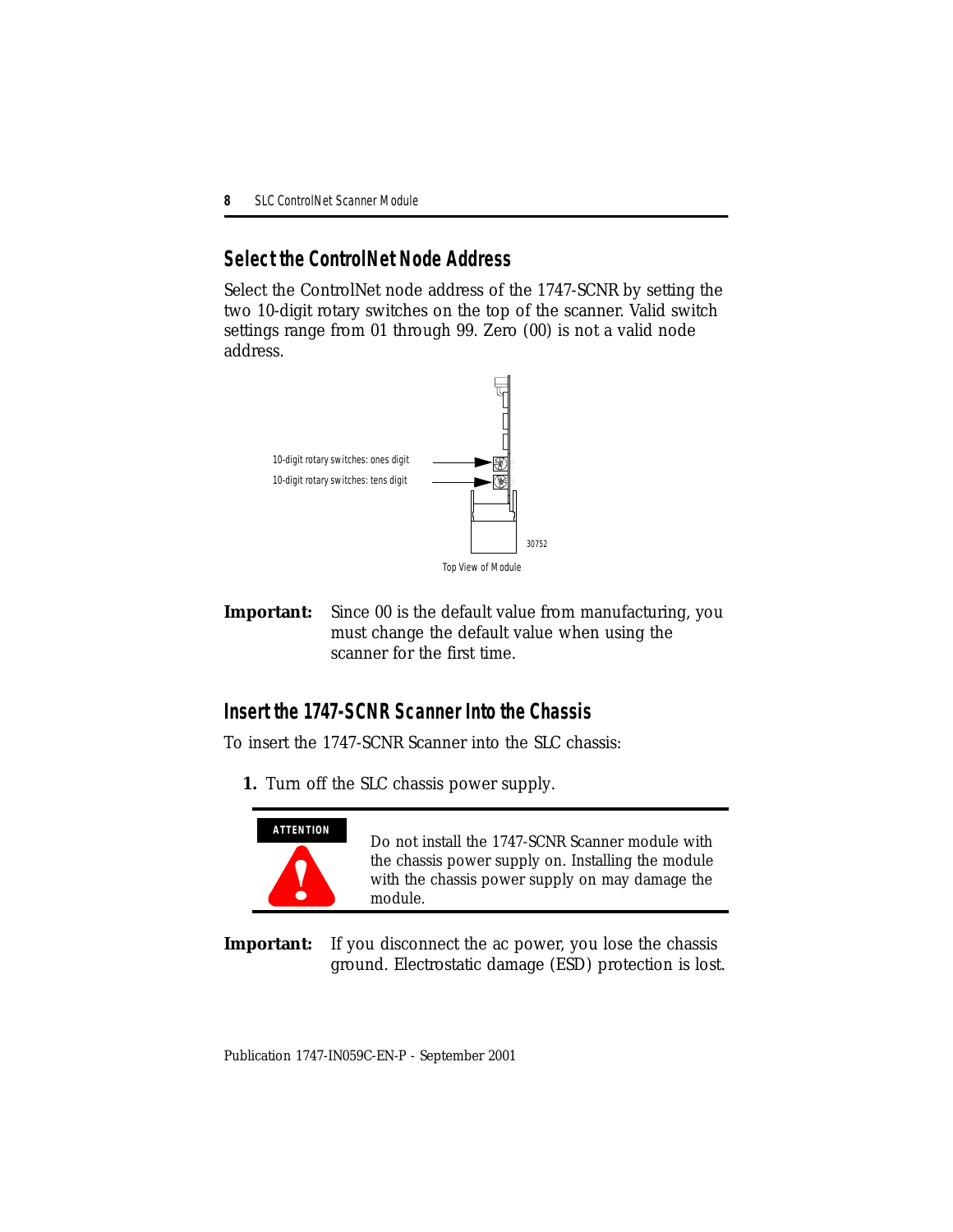- **2.** Select a slot for the module in the chassis. Choose any slot except the left-most slot of the first chassis, which is reserved for the SLC 500 processor.
- **3.** Insert the module into the slot you have selected. We recommend that you insert the 1747-SCNR Scanner as close to the chassis power supply as possible.



- **4.** Apply firm, even pressure to seat the module in the I/O chassis backplane connectors.
- **5.** Restore power to the SLC chassis.

#### <span id="page-8-0"></span>**Connect to a ControlNet Network**

Connect the 1747-SCNR Scanner module to a ControlNet network via a tap with a 1m (39.4 in.) drop cable.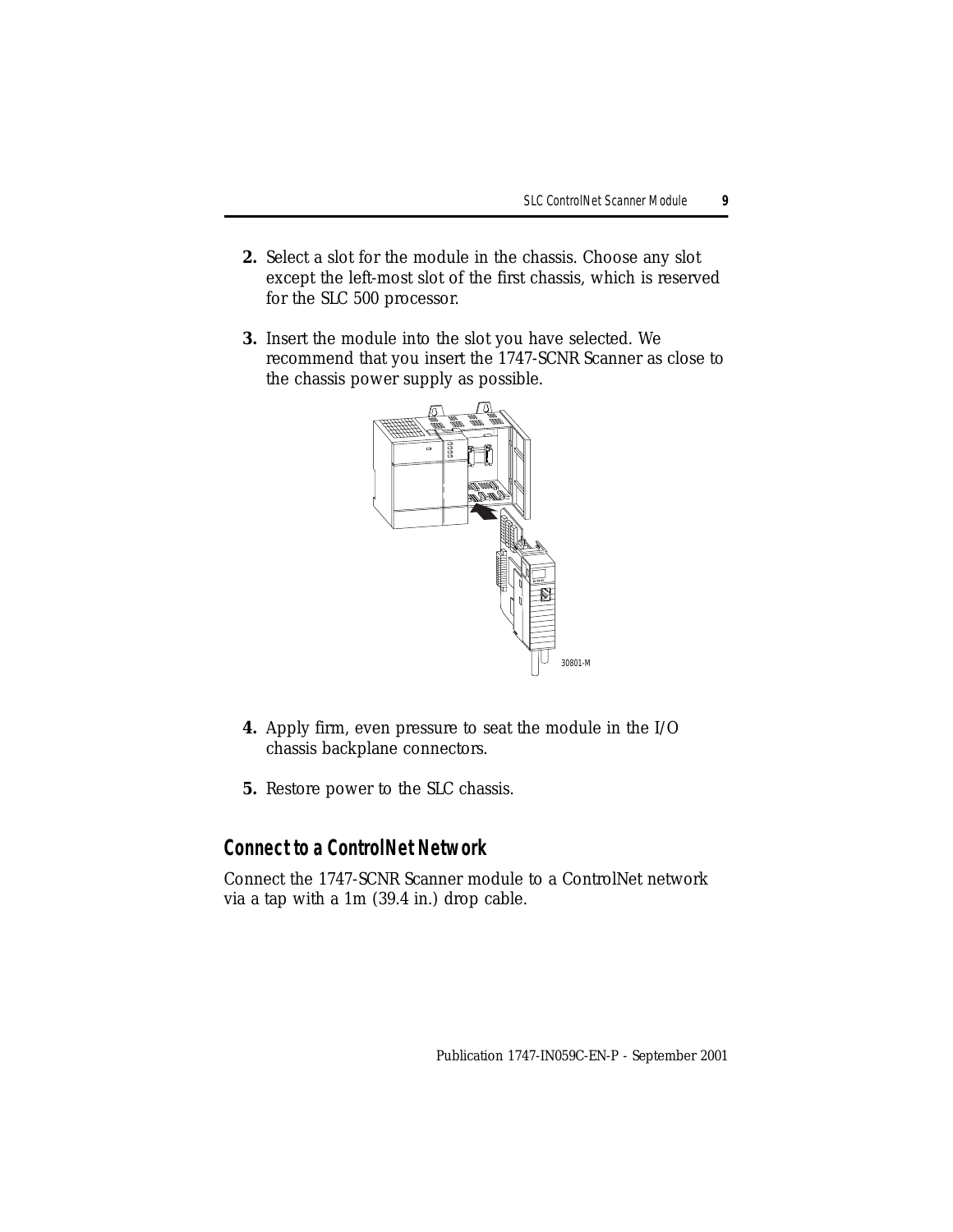Four Allen-Bradley ControlNet taps are available from Rockwell Automation as shown below.



**Important:** Allen-Bradley ControlNet taps contain passive electronics and must be purchased from Rockwell Automation for the network to function properly.

After terminating your network segments, connect your node to the network.





If you connect or disconnect the ControlNet cable with power applied to this module or any device on the network, an electrical arc can occur. This could cause an explosion in hazardous location installations. Be sure that power is removed or the area is nonhazardous before proceeding.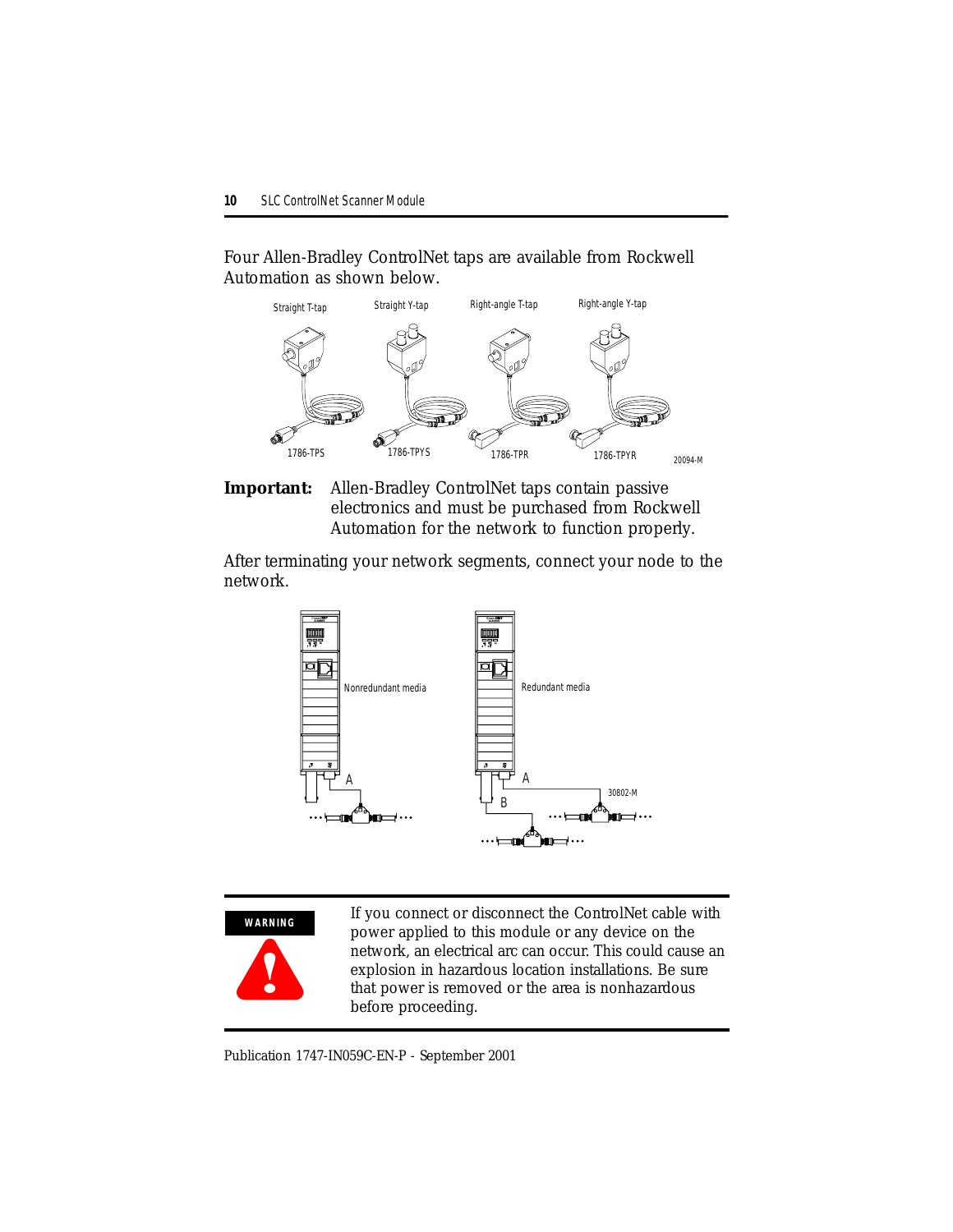Remove the tap's dust cap—located on the straight or right-angle connector—and set it aside.

| If your network supports                                              | Connect the tap's straight or right-angle connector                                                   |  |  |
|-----------------------------------------------------------------------|-------------------------------------------------------------------------------------------------------|--|--|
| nonredundant media                                                    | to the channel A connector on the scanner-channel                                                     |  |  |
|                                                                       | $ B $ is not used. <sup>1</sup>                                                                       |  |  |
| redundant media                                                       | from trunk-cable A to channel A on the scanner and<br>from trunk-cable B to channel B on the scanner. |  |  |
| Rockwell Automation recommends using channel A for nonredundant media |                                                                                                       |  |  |

1. Rockwell Automation recommends using channel A for nonredundant media.

For detailed information about planning and installing your ControlNet system, see the following information sources.

| <b>Source</b>                                                                                           | <b>Source Number</b>    |
|---------------------------------------------------------------------------------------------------------|-------------------------|
| ControlNet Coax Cable System Planning and Installation Manual   1786-6.2.1                              |                         |
| ControlNet Media System Component List                                                                  | $AG-2.2$                |
| <b>ControlNet Coax Tap Installation Instructions</b>                                                    | 1786-5.7                |
| ControlNet Network Access Cable Installation Instructions                                               | 1786-2.6                |
| Industrial Automation Wiring and Grounding Guidelines                                                   | 1770-4.1                |
| <b>Terminating Your ControlNet Coaxial Cables</b>                                                       | CNET-DM001 <sup>1</sup> |
| 1. The publication number listed includes only the base number. The Automation Bookstore and Manuals On |                         |

line will list the latest version of the publication. For example, CNET-DM001A-EN-P.

# <span id="page-10-0"></span>**Connect Programming Terminal to ControlNet Network**

You can connect the programming terminal to a ControlNet network through a:

- ControlNet product's NAP using a network access cable (1786-CP)
- tap on a ControlNet network

#### **ATTENTION**



Use the 1786-CP cable when connecting a scanner to the network through a NAP. Using a commercially available RJ-style cable could result in network failure.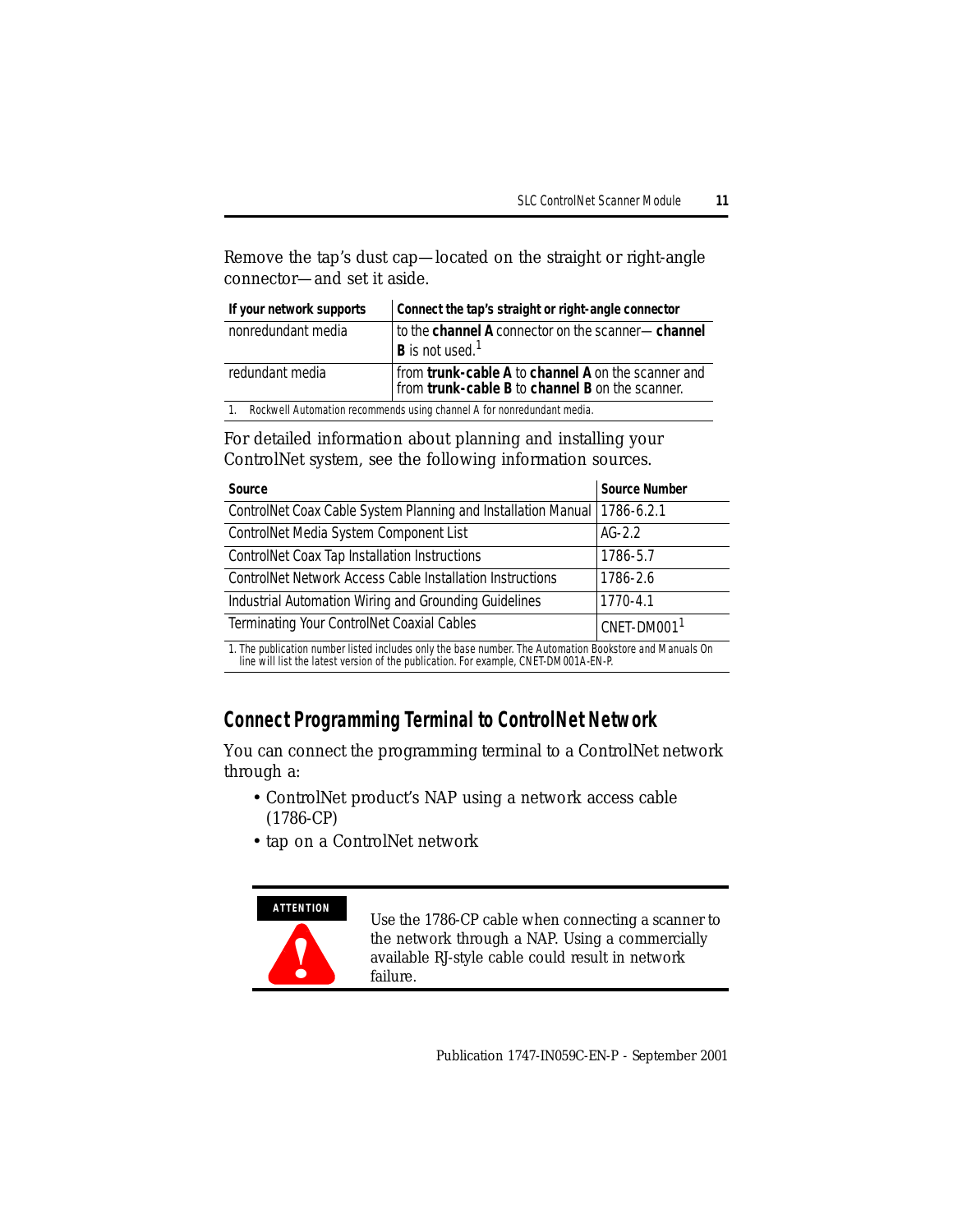# <span id="page-11-0"></span>**Cables**

Several types of RG-6 quad-shield cables may be appropriate for your ControlNet installation—depending on the environment factors associated with your application and installation site.

The following Allen-Bradley ControlNet cable system components are available from Rockwell Automation:

| Item <sup>1</sup>                                                                                  | Cat. No.                                                                   |           |  |
|----------------------------------------------------------------------------------------------------|----------------------------------------------------------------------------|-----------|--|
| ControlNet Coax Tool Kit - ControlNet Coax Tool (enables you to<br>make successful coaxial cables) |                                                                            | 1786-CTK  |  |
| Coax Tap Kit                                                                                       | Right-angle T-tap<br>Straight T-tap<br>Right-angle Y-tap<br>Straight Y-tap |           |  |
| Repeaters                                                                                          | Dual channel coaxial repeater                                              | 1786-RPCD |  |
|                                                                                                    | Low-voltage dc coax adapter                                                | 1786-RPA  |  |
| Fiber Optic Repeaters                                                                              | Short-range fiber module                                                   | 1786-RPFS |  |
|                                                                                                    | Medium-range fiber module                                                  | 1786-RPFM |  |
| RG-6 Ouad Shield Cable                                                                             | Standard-PVC CM-CL2                                                        | 1786-RG6  |  |
| ControlNet Network Access Cable–3.05 m (10 ft)                                                     |                                                                            | 1786-CP   |  |
| <b>BNC Connectors</b>                                                                              | Barrel (plug to plug)                                                      | 1786-BNCP |  |
|                                                                                                    | BNC/RG-6 plug                                                              | 1786-BNC  |  |
|                                                                                                    | Bullet (jack to jack)                                                      | 1786-BNCJ |  |
|                                                                                                    | Isolated-bulkhead (jack to jack) 1786-BNCJI                                |           |  |
|                                                                                                    | Terminators (BNC-75 $\Omega$ )                                             | 1786-XT   |  |

1. For a complete list of Allen-Bradley ControlNet cable system components that are available from Rockwell Automation and cable system components available from other suppliers, see the ControlNet Media System Component List, publication AG-2.2.

**Important:** Install all wiring for your ControlNet system in accordance with the regulations contained in NFPA 70 the National Electronic Code (or applicable country codes), state codes, and applicable municipal codes.

For detailed information about ControlNet cabling, see the ControlNet System Overview, publication CNET-SO001A-EN-P and the publications listed in the table on the previous page.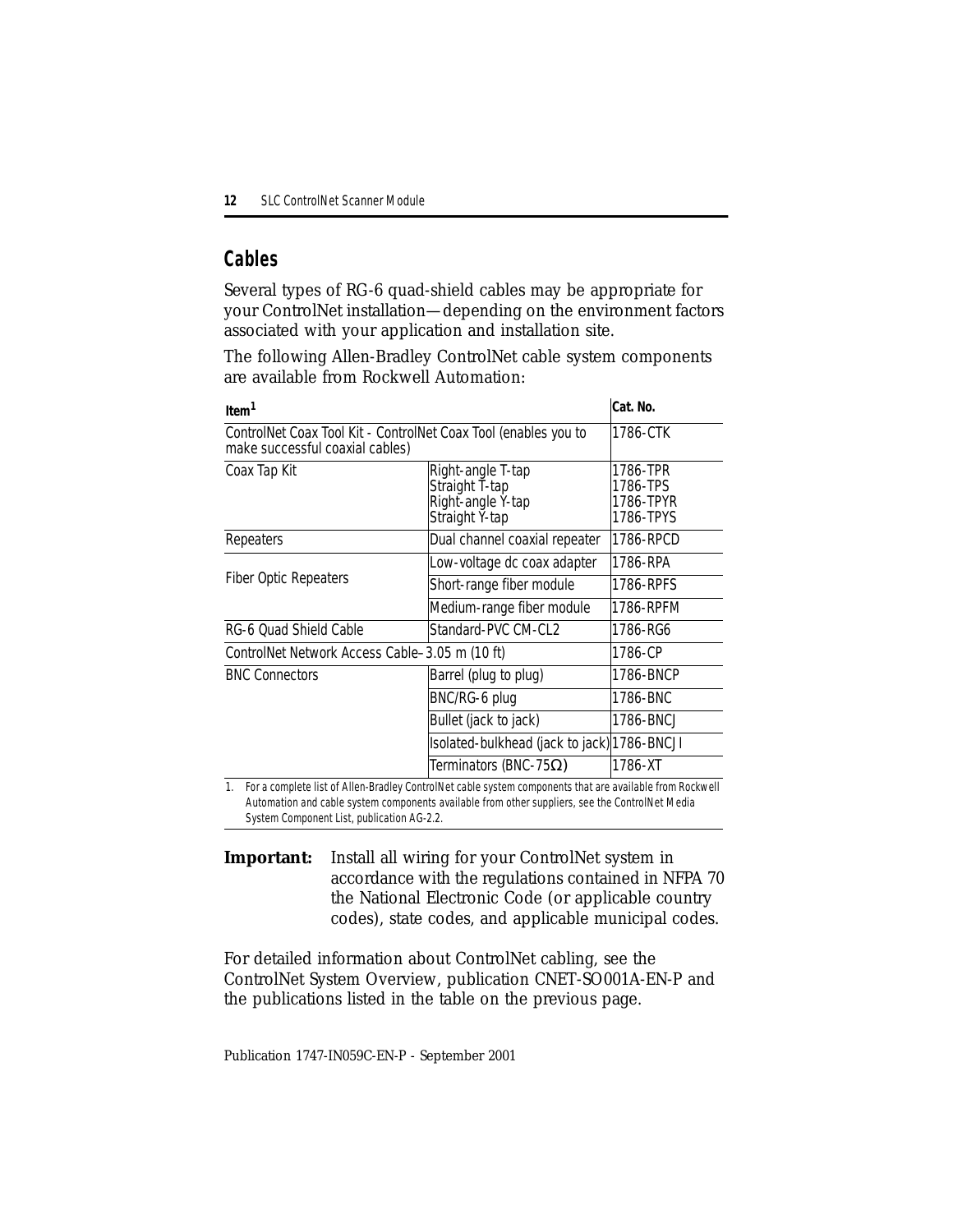### <span id="page-12-0"></span>**Apply Chassis Power**



When you apply chassis power, the module address and status display cycles through the following displays:

- **1. POST** The 1747-SCNR runs Power On Self Test.
- **2. 1111, 2222, etc.** The 1747-SCNR is executing its startup sequence.
- **3.** The 1747-SCNR firmware version is displayed temporarily after startup.
- **4. A#nn** (where nn = ControlNet node address) then **I/O**⊔ or **I/OX** (based on the number of connections configured and established) then **IDLE** or **RUN** (based on the scanner mode).

# <span id="page-12-1"></span>**Alphanumeric Display**

The four character alphanumeric display provides you with additional visual information about the current operating status of the module.

The following tables describes problems that may occur while using your 1747-SCNR, the probable causes, and the recommended action.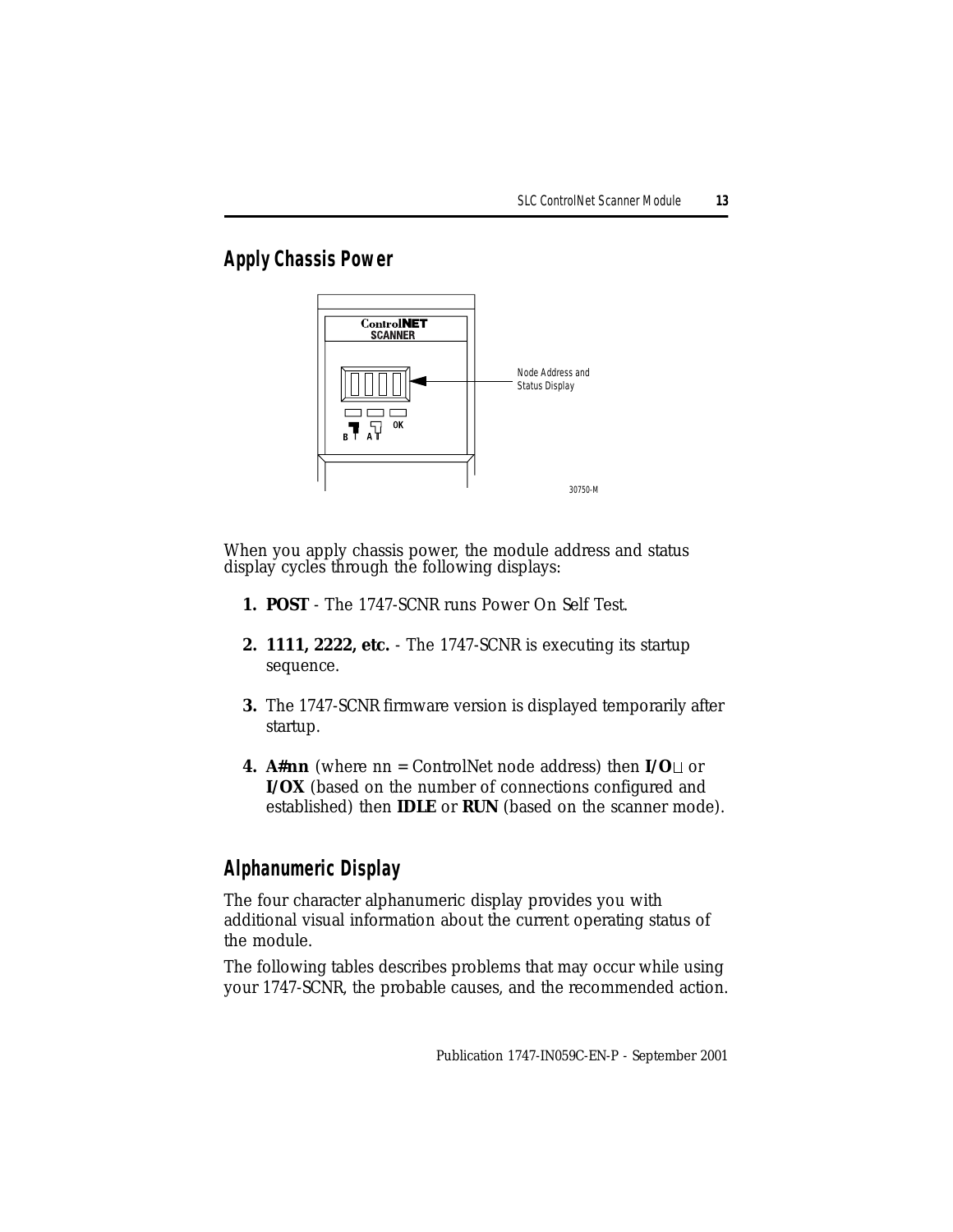### <span id="page-13-0"></span>**OK Indicator and Display Mnemonics**

The OK indicator is handled consistently with the ControlNet specifications for the Identity object.

| Sequence | <b>OK</b><br>Indicator    | Alpanumeric<br><b>Display</b> | <b>Module Status</b><br>Word (M1 file) | <b>Description</b>                                                                     | Probable<br>Cause                                                                                                                                                                                                          | Recommended<br>Action                                                                                                                                                                                                                                         |
|----------|---------------------------|-------------------------------|----------------------------------------|----------------------------------------------------------------------------------------|----------------------------------------------------------------------------------------------------------------------------------------------------------------------------------------------------------------------------|---------------------------------------------------------------------------------------------------------------------------------------------------------------------------------------------------------------------------------------------------------------|
| Startup  | Alternately<br>red/ green | <b>POST</b>                   | N/A                                    | The<br>1747-SCNR<br>module is<br>running Power<br>On Self Test.                        | Power was<br>applied to the<br>module.                                                                                                                                                                                     | No action<br>required.                                                                                                                                                                                                                                        |
|          |                           | FIRM<br><b>WARE</b>           | N/A                                    | 1747-SCNR<br>firmware<br>revision. This is<br>a temporary<br>display after<br>startup. | Power was<br>applied to the<br>module.                                                                                                                                                                                     | No action<br>required.                                                                                                                                                                                                                                        |
| Run time | Green                     | A#XX                          | N/A                                    | ControlNet<br>node address                                                             | <b>None</b>                                                                                                                                                                                                                | No action<br>required.                                                                                                                                                                                                                                        |
|          |                           | 1/O                           | 0x26                                   | All configured<br>connections<br>are<br>established.                                   | None                                                                                                                                                                                                                       | No action<br>required.                                                                                                                                                                                                                                        |
|          |                           | <b>IDLE</b>                   | N/A                                    | The scanner is<br>in idle mode.                                                        | The SLC<br>processor or<br>adapter in<br>slot 0 is in<br>program<br>mode or the<br>Scanner<br>Mode<br>Command bit<br>of the Module<br>Command<br>word is clear<br>(0:x.0/10)<br>where x is the<br>scanner slot<br>number). | If you want to<br>put the scanner<br>into run mode,<br>put the SLC<br>processor in<br>slot 0 into run<br>mode and set<br>the Scanner<br>Mode<br>Command bit of<br>the Module<br>Command word<br>$(0:x.0/10)$ using<br>an<br>unconditional<br>OTE instruction. |
|          |                           | <b>RUN</b>                    | N/A                                    | The scanner is<br>in run mode.                                                         | The SLC<br>processor in<br>slot 0 is in run<br>mode and the<br>Scanner<br>mode<br>Command bit<br>of the Module<br>Command<br>word is set<br>(0:x.0/10).                                                                    | If you want to<br>put the scanner<br>into program<br>mode, either<br>put the SLC<br>processor in<br>slot 0 into<br>program mode<br>or clear the<br><b>Scanner Mode</b><br>Command bit of<br>the Module<br>Command word<br>(0:x.0/10).                         |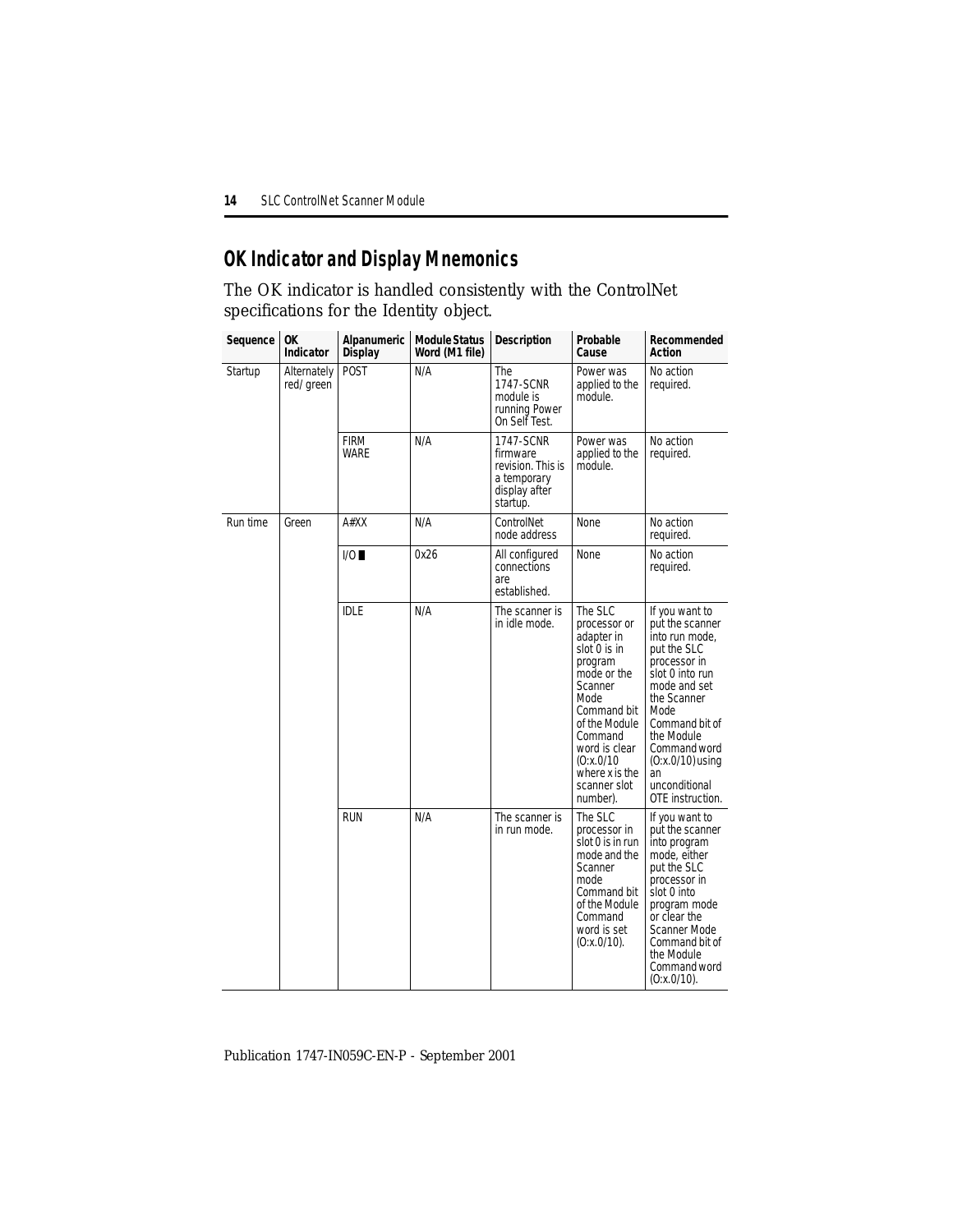| Sequence                               | 0K<br>Indicator | Alpanumeric<br><b>Display</b> | <b>Module Status</b><br>Word (M1 file) | <b>Description</b>                                                                                                                | Probable<br>Cause                                                                                                                                                                                       | Recommended<br>Action                                                                                       |
|----------------------------------------|-----------------|-------------------------------|----------------------------------------|-----------------------------------------------------------------------------------------------------------------------------------|---------------------------------------------------------------------------------------------------------------------------------------------------------------------------------------------------------|-------------------------------------------------------------------------------------------------------------|
| Run time<br>Green<br>Flashing<br>Green |                 | <b>EDIT</b>                   | N/A                                    | The scanlist in<br>the<br>1747-SCNR is<br>being modified.                                                                         | Edits have<br>been enabled<br>with<br><b>RSNetWorx</b><br>for<br>ControlNet.                                                                                                                            | Finish<br>modifying the<br>scanlist with<br><b>RSNetWorx for</b><br>ControlNet and<br>then accept<br>edits. |
|                                        |                 |                               |                                        |                                                                                                                                   | Note:<br>Previously<br>configured<br>connections<br>will be<br>reestablished<br>if lost. Newly<br>configured or<br>changed<br>connections<br>will not be<br>established<br>until edits are<br>accepted. | Cancel edits<br>with<br><b>RSNetWorx for</b><br>ControlNet.                                                 |
|                                        |                 | UOX                           | 0x20                                   | The scanner is<br>not configured.                                                                                                 | Module not<br>configured.                                                                                                                                                                               | Use RSNetWorx<br>for ControlNet<br>to download a<br>new<br>configuration.                                   |
|                                        |                 |                               | 0x21                                   | The current<br>configuration is<br>not valid.<br>The scanner is                                                                   | Module not<br>configured<br>properly.                                                                                                                                                                   | Use RSNetWorx<br>for ControlNet<br>to schedule the<br>existing<br>configuration.                            |
|                                        |                 |                               |                                        | not able to start<br>any scheduled<br>communication<br>to remote<br>devices. Only<br>unscheduled<br>communication<br>is possible. |                                                                                                                                                                                                         | Use RSNetWorx<br>for ControlNet<br>to download a<br>new<br>configuration.                                   |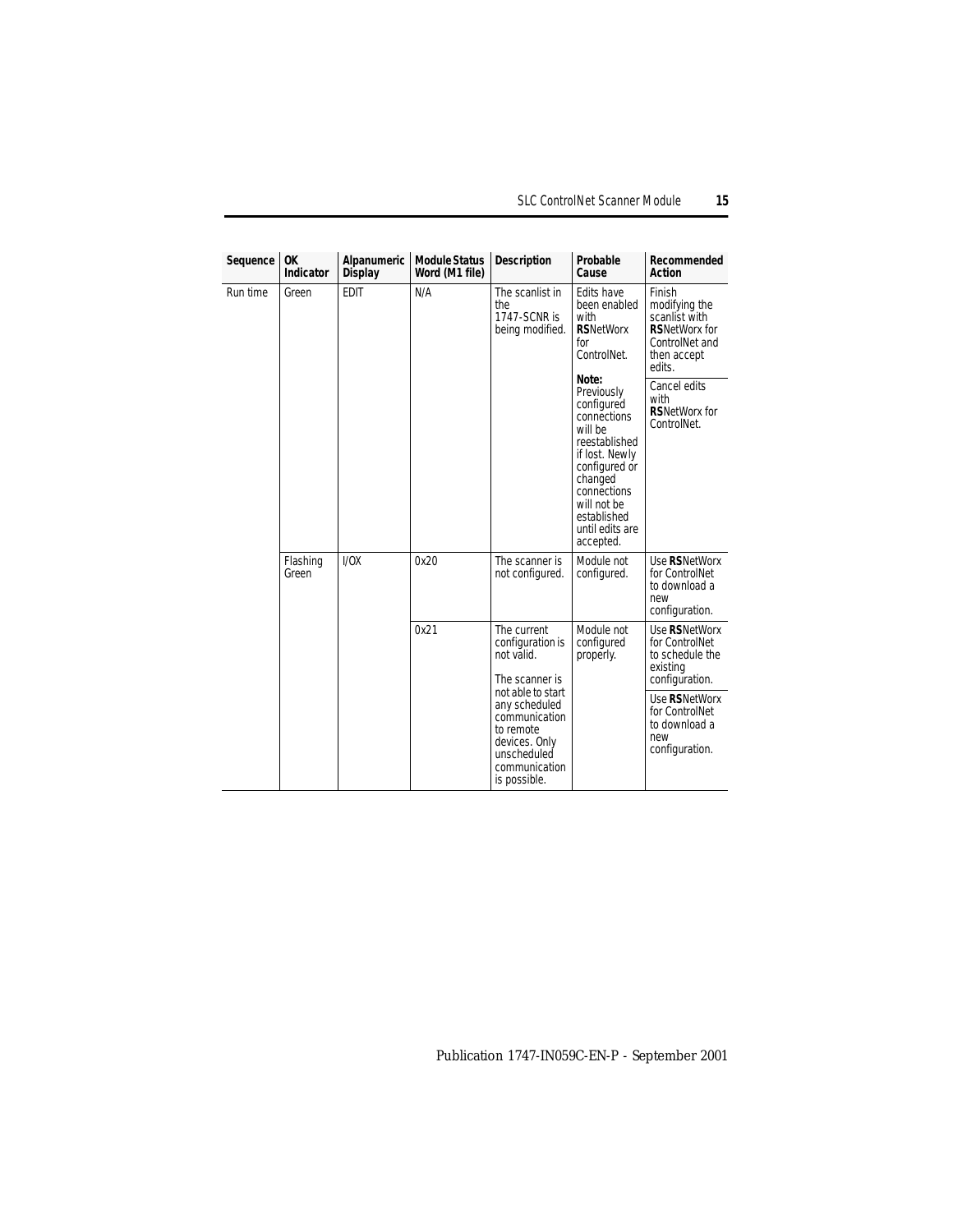| Sequence | 0K<br><b>Indicator</b>                                                                                                                                                     | Alpanumeric<br><b>Display</b> | <b>Module Status</b><br>Word (M1 file)                                                                                                   | <b>Description</b>                                                                                                           | Probable<br>Cause                   | Recommended<br>Action                                                                                                                                                                                                                                                 |
|----------|----------------------------------------------------------------------------------------------------------------------------------------------------------------------------|-------------------------------|------------------------------------------------------------------------------------------------------------------------------------------|------------------------------------------------------------------------------------------------------------------------------|-------------------------------------|-----------------------------------------------------------------------------------------------------------------------------------------------------------------------------------------------------------------------------------------------------------------------|
| Run time | 0x22<br>Flashing<br>1/0<br>Connections<br>are configured<br>Green<br>but no<br>connections<br>are<br>established.<br>0x23<br>$1/0$ $\Box$<br>Connections<br>are configured | but only                      | View the<br>Connection<br>Status screen<br>in RSNetWorx<br>for ControlNet<br>to see why<br>the<br>connections<br>are not<br>established. | Check to see if<br>the 1747-SCNR<br>and the remote<br>devices are<br>correctly<br>connected to<br>the ControlNet<br>network. |                                     |                                                                                                                                                                                                                                                                       |
|          |                                                                                                                                                                            |                               |                                                                                                                                          | 25% are<br>successfully<br>established.                                                                                      | Module<br>bandwidth is<br>exceeded. | Reduce the<br>number of<br>scheduled                                                                                                                                                                                                                                  |
|          |                                                                                                                                                                            | 1/0                           | 0x24                                                                                                                                     | 50%                                                                                                                          |                                     | connections by:<br>- using a<br>discrete rack<br>connection<br>instead of<br>multiple<br>discrete module<br>connections<br>- combining<br>multiple I/O<br>racks into a<br>single I/O rack<br>- combining<br>multiple<br>peer-to-peer<br>messages into<br>one message. |
|          |                                                                                                                                                                            | 0x25<br>1/O                   |                                                                                                                                          | 75%                                                                                                                          |                                     |                                                                                                                                                                                                                                                                       |
|          |                                                                                                                                                                            |                               |                                                                                                                                          |                                                                                                                              |                                     | Increase your<br>Network Üpdate<br>Time and/or<br>increase the<br>Requested<br>Packet Intervals<br>for scheduled<br>data transfers.                                                                                                                                   |
|          |                                                                                                                                                                            |                               |                                                                                                                                          |                                                                                                                              |                                     | Increase your<br>SLC 500 ladder<br>program scan<br>by adding more<br>logic.                                                                                                                                                                                           |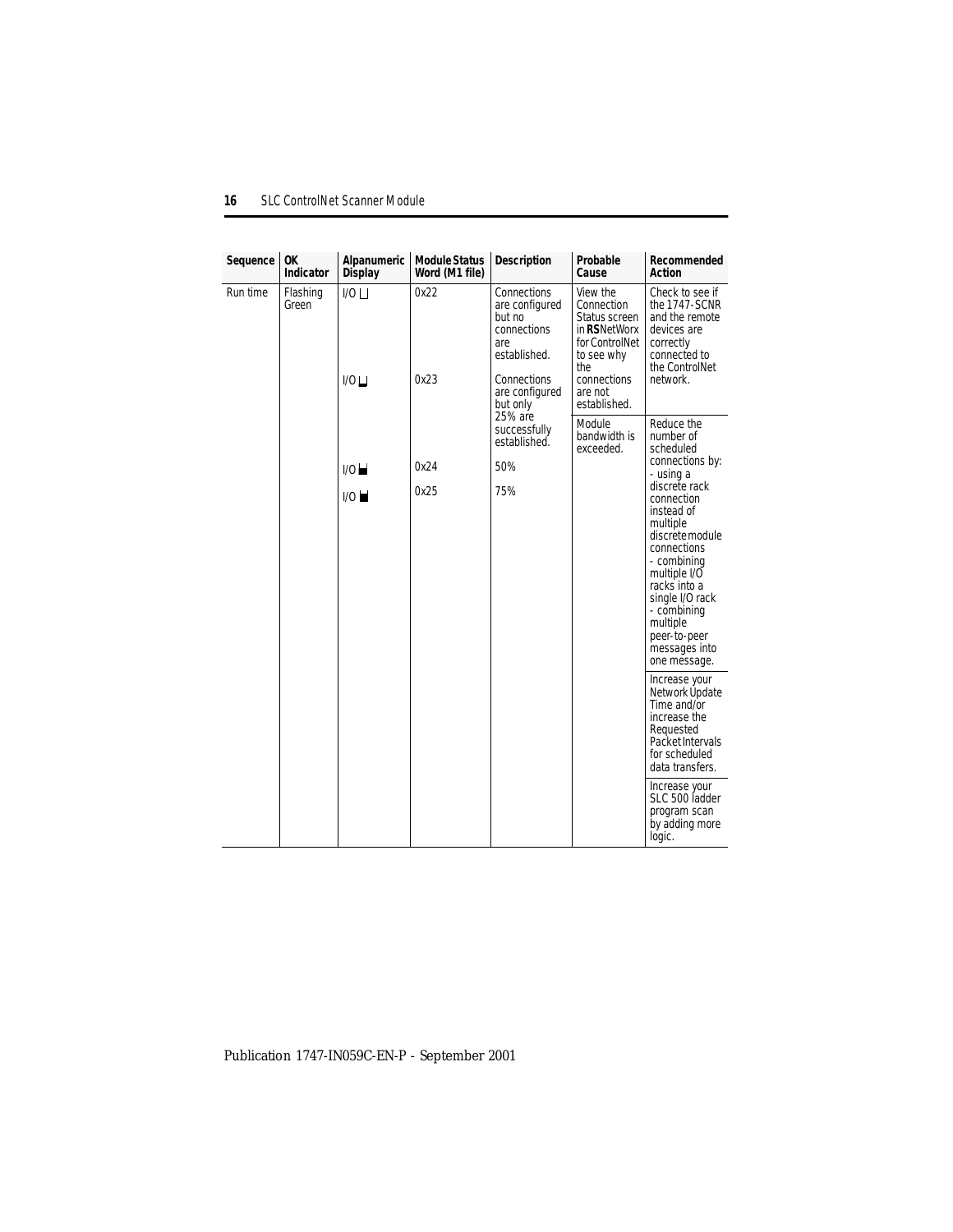| Sequence | 0K<br>Indicator   | Alpanumeric<br><b>Display</b> | <b>Module Status</b><br>Word (M1 file)                                                                  | Description                                                                                                                                                                                                                                                                             | Probable<br>Cause                                                                                           | Recommended<br>Action                                                            |
|----------|-------------------|-------------------------------|---------------------------------------------------------------------------------------------------------|-----------------------------------------------------------------------------------------------------------------------------------------------------------------------------------------------------------------------------------------------------------------------------------------|-------------------------------------------------------------------------------------------------------------|----------------------------------------------------------------------------------|
| Run time | Flashing<br>Green | <b>EDIT</b><br>N/A            | The scanlist in<br>the 1747-SCNR<br>is being<br>modified.                                               | Edits have<br>been enabled<br>with<br><b>RSNetWorx</b><br>for<br>ControlNet.<br>Note:<br>Previously<br>configured<br>connections<br>will be<br>reestablished<br>if lost. Newly<br>configured or<br>changed<br>connections<br>will not be<br>established<br>until edits are<br>accepted. | Finish<br>modifying the<br>scanlist with<br><b>RSNetWorx for</b><br>ControlNet and<br>then accept<br>edits. |                                                                                  |
|          |                   |                               |                                                                                                         |                                                                                                                                                                                                                                                                                         | Cancel edits<br>with<br><b>RSNetWorx for</b><br>ControlNet.                                                 |                                                                                  |
|          | <b>SIGM</b>       |                               | N/A                                                                                                     | A scanner<br>signature<br>mismatch has<br>been detected.<br>The                                                                                                                                                                                                                         | Module is not<br>configured<br>properly.                                                                    | Use RSNetWorx<br>for ControlNet<br>to schedule the<br>existing<br>configuration. |
|          |                   |                               | 1747-SCNR<br>scanner<br>signature does<br>not match the<br>signature<br>stored in the<br>active keeper. |                                                                                                                                                                                                                                                                                         | Use RSNetWorx<br>for ControlNet<br>to download a<br>new<br>configuration.                                   |                                                                                  |
|          |                   |                               |                                                                                                         | The scanner is<br>not able to start<br>any scheduled<br>communication<br>to remote<br>devices. Only<br>unscheduled<br>communication<br>is possible.                                                                                                                                     |                                                                                                             |                                                                                  |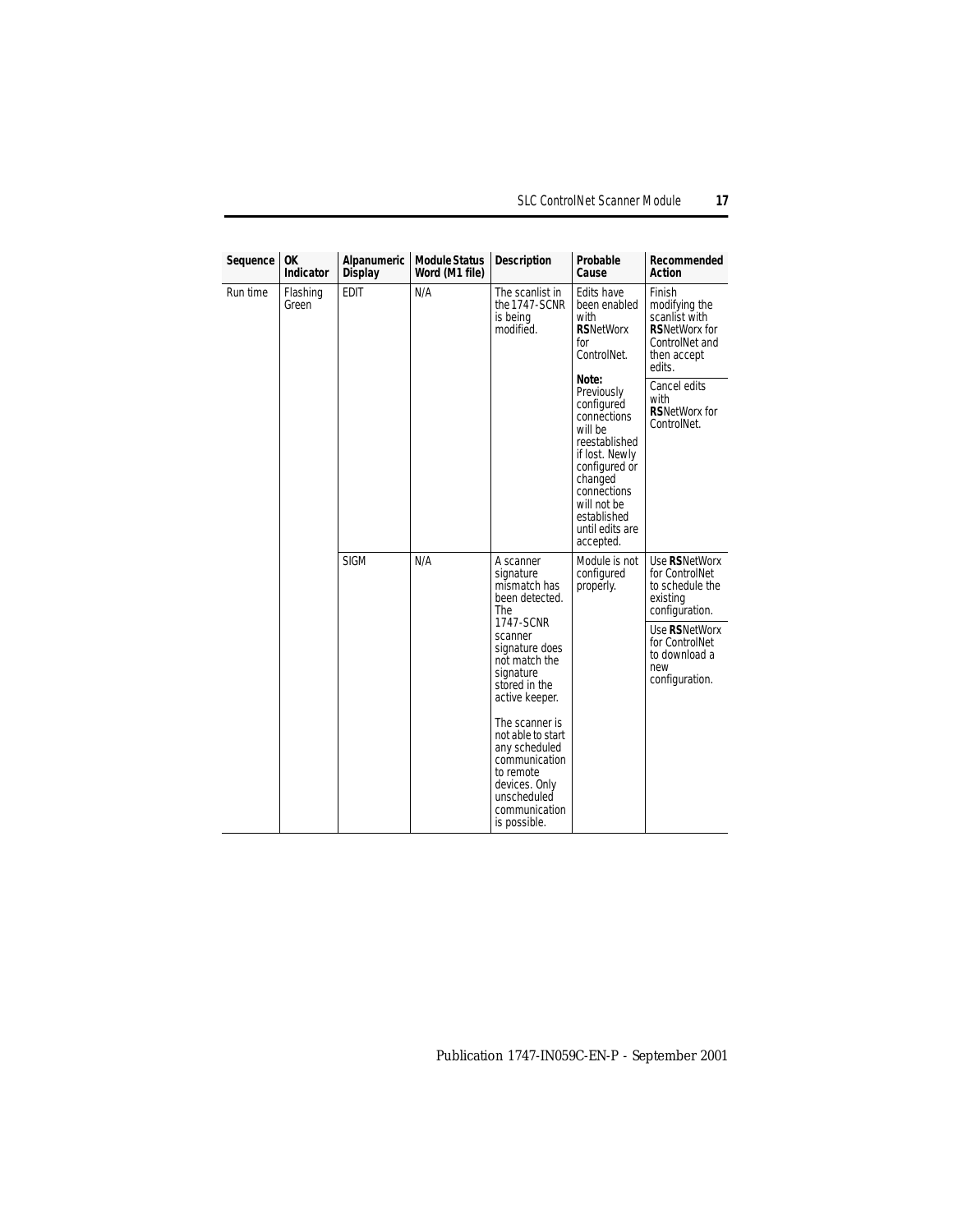| Sequence      | 0K<br><b>Indicator</b> | Alpanumeric<br>Display                             | <b>Module Status</b><br>Word (M1 file) | <b>Description</b>                                                             | Probable<br>Cause                                                              | Recommended<br>Action                                                                                           |
|---------------|------------------------|----------------------------------------------------|----------------------------------------|--------------------------------------------------------------------------------|--------------------------------------------------------------------------------|-----------------------------------------------------------------------------------------------------------------|
| <b>Errors</b> | Off                    | <b>None</b>                                        | N/A                                    | Module is not<br>communicating                                                 | Power supply<br>fault.                                                         | Check power<br>supply, cable<br>connectors, and<br>seat module<br>firmly in<br>chassis.                         |
|               | Flashing<br>Green      | N/A                                                | 0x43                                   | Network error                                                                  | Cable error or<br>no other<br>nodes on the<br>network.                         | Verify network<br>cabling.                                                                                      |
|               | Red                    | (Scrolling<br>display<br>showing fault<br>details) | N/A                                    | Module faulted                                                                 | Internal error<br>detected.                                                    | Record fault<br>details and<br>contact<br>Rockwell<br>Automation<br>representative<br>or distributor.           |
|               | Flashing<br>Red        | A#00<br><b>FLSH</b><br><b>CFG</b><br>ERAS          | 0x42                                   | Module erased<br>network and<br>connection<br>configuration<br>stored in flash | Network node<br>address set<br>to 00.                                          | Power down<br>the module and<br>change the<br>address<br>switches.                                              |
|               |                        | <b>DUPL</b><br>A#XX                                | 0x44                                   | Duplicate node<br>address                                                      | Another<br>device with<br>the same<br>ControlNet<br>address is on<br>the link. | Power down<br>the 1747-SCNR<br>module and<br>change the<br>network<br>address<br>switches to a<br>correct node. |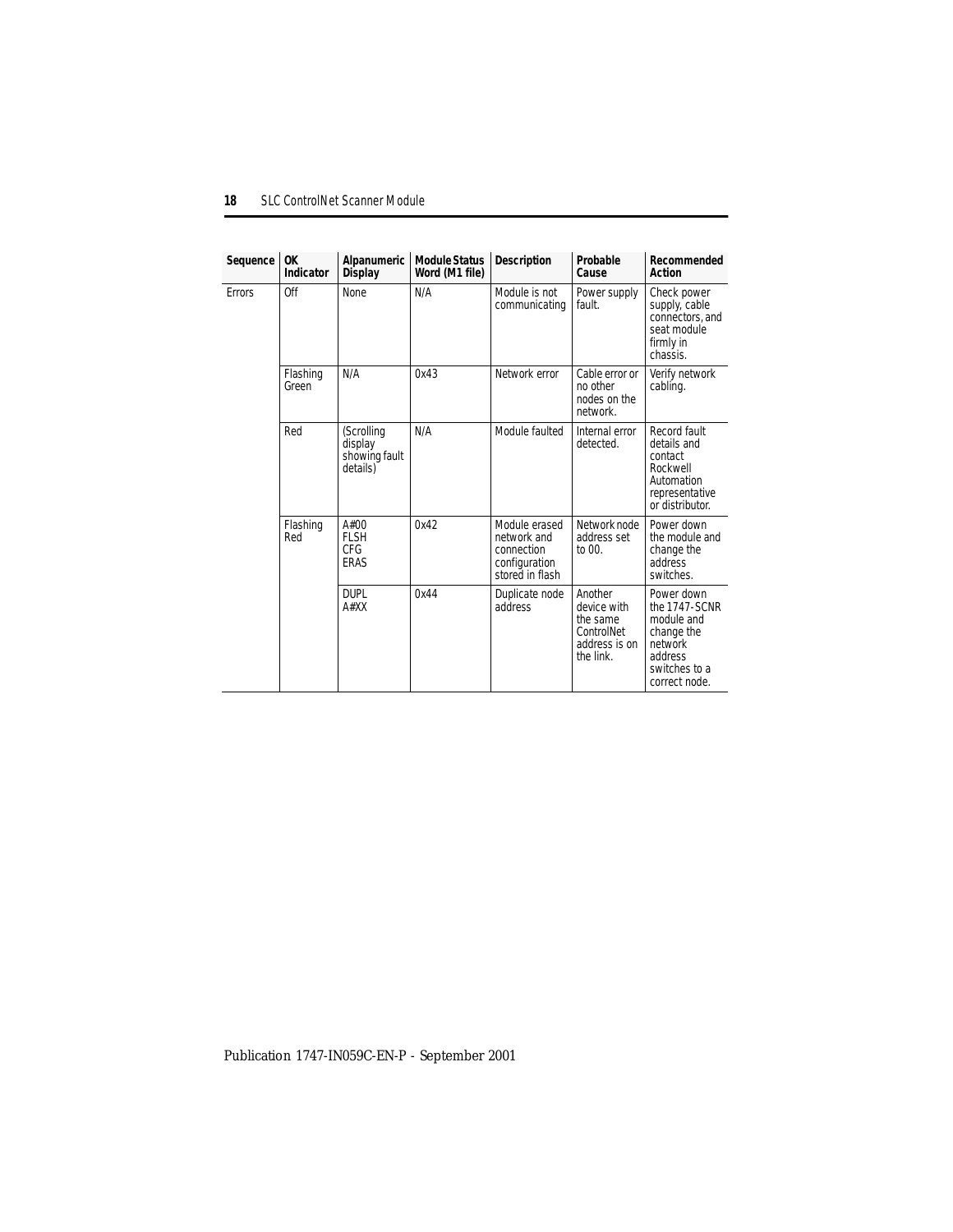### <span id="page-18-0"></span>**Status Indicators**

The ControlNet status indicators inform you of the operational state of the ControlNet network.

| Indicator    | Color <sup>1</sup>       | <b>Probable Cause</b>                                                         | <b>Recommended Action</b>                                                                                                                                                                            |
|--------------|--------------------------|-------------------------------------------------------------------------------|------------------------------------------------------------------------------------------------------------------------------------------------------------------------------------------------------|
| V            | Off                      | No power                                                                      | No action required or apply power.                                                                                                                                                                   |
| and<br>R     | <b>Steady Red</b>        | Faulty unit                                                                   | Cycle power or reset unit. If fault<br>persists, contact your Rockwell<br>Automation representative or<br>distributor.                                                                               |
|              | Alternating<br>Red/Green | Self-test                                                                     | No action required.                                                                                                                                                                                  |
|              | Alternating<br>Red/Off   | Incorrect node<br>configuration or<br>duplicate<br>ControlNet node<br>address | Check network address and other<br>ControlNet configuration parameters.                                                                                                                              |
| Ŧ<br>or<br>R | Off                      | Channel disabled                                                              | Program network for<br>redundant media, if required.                                                                                                                                                 |
|              | Steady<br>Green          | Normal operation                                                              | No action required.                                                                                                                                                                                  |
|              | Flashing<br>Green/Off    | Temporary network<br>errors                                                   | Check media for broken cables, loose<br>connectors, missing terminators, etc.<br>• If condition persists, refer to ContolNet<br>Cable Planning and Installation<br>Manual, publication 1786-6.2.1.   |
|              | Flashing<br>Red/Off      | Media fault                                                                   | • Check media for broken cables, loose<br>connectors, missing terminators, etc.<br>• If condition persists, refer to ContolNet<br>Cable Planning and Installation<br>Manual, publication 1786-6.2.1. |
|              |                          | No other nodes<br>present on network                                          | Add other nodes to the network.                                                                                                                                                                      |
|              | Flashing<br>Red/Green    | Incorrect node<br>address                                                     | Change 1747-SCNR node address so that<br>it is less than or equal to SMAX <sup>2</sup> .                                                                                                             |
|              |                          | Incorrect network<br>configuration                                            | Reconfigure ControlNet network so that<br>SMAX <sup>2</sup> is greater than or equal to<br>1747-SCNR node address.                                                                                   |

1. Definition of terms:

**steady** - indicator is on continuously in the defined state.

**alternating** - the two indicators alternate between the two defined states at the same time (applies to both indicators *viewed together*); the two indicators are always in opposite states, out of phase. **flashing** - the indicator alternates between the two defined states (applies to each indicator viewed independent of the other); if both indicators are flashing, they flash together, in phase.

2. SMAX is the highest node address on a ControlNet network that can transmit scheduled data.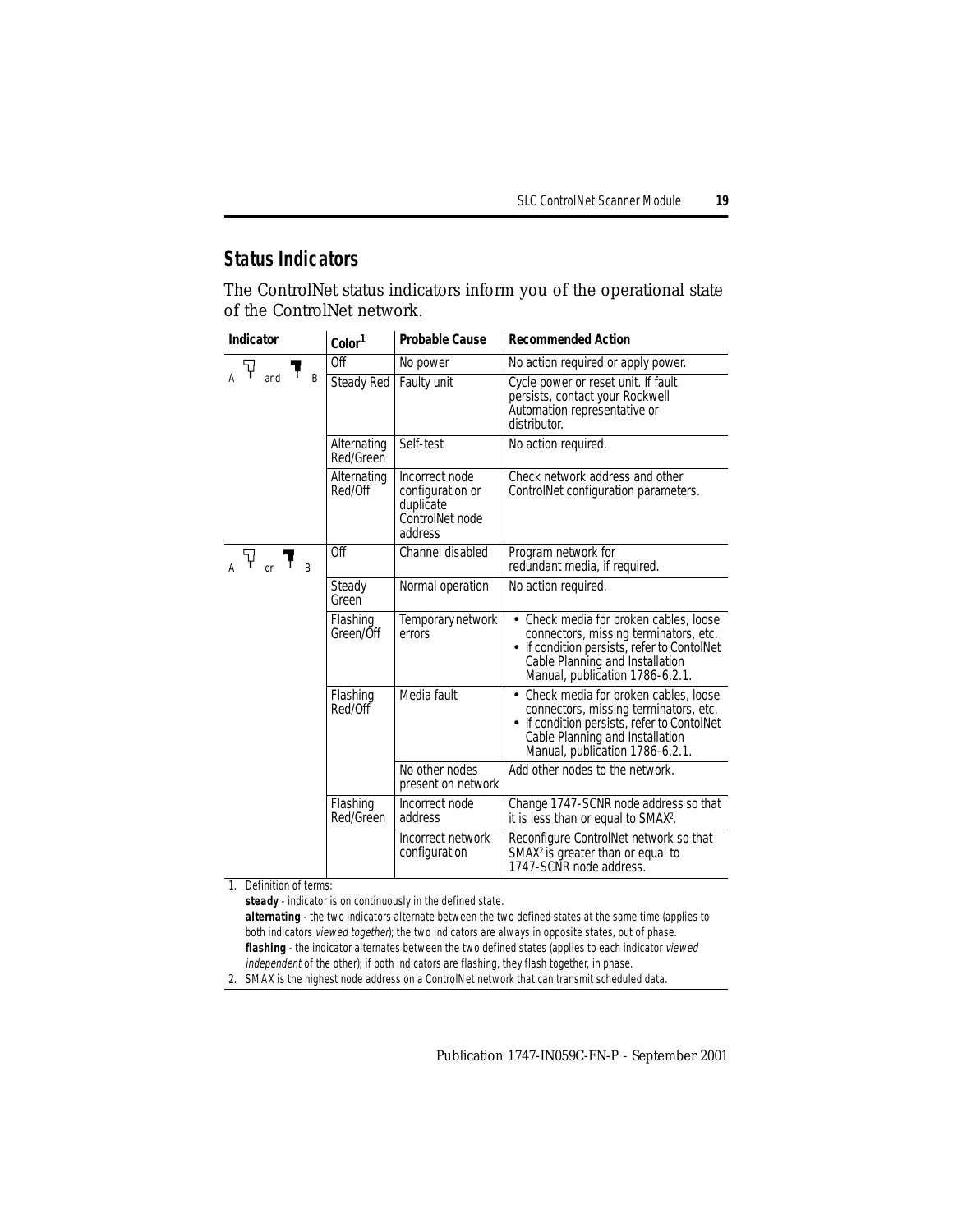# <span id="page-19-0"></span>**Specifications**

#### **SLC ControlNet Scanner Module - 1747-SCNR**

| Module Location                                                                                         | Slot 1 or above                                                                                                                                                                                                            |
|---------------------------------------------------------------------------------------------------------|----------------------------------------------------------------------------------------------------------------------------------------------------------------------------------------------------------------------------|
| Module Defaults                                                                                         | Node Address -00                                                                                                                                                                                                           |
| Maximum Backplane Current                                                                               | 900 mA @ 5V dc                                                                                                                                                                                                             |
| <b>Isolation Voltage</b>                                                                                | Optical Isolation between backplane and ControlNet<br>channel 1 Megohm resistor from ControlNet channel<br>to chassis                                                                                                      |
| <b>Environmental Conditions:</b><br>Operational Temperature<br>Storage Temperature<br>Relative Humidity | 0-60°C (32-140°F)<br>-40 to $85^{\circ}$ C (-40 to 185°F)<br>5-95% without condensation                                                                                                                                    |
| Shock unpackaged                                                                                        | 30g operational<br>50g non-operational                                                                                                                                                                                     |
| Vibration Unpackaged                                                                                    | 5g from 10-150Hz                                                                                                                                                                                                           |
| <b>Immunity Radiated Fields</b>                                                                         | $10$ V/m<br>27 mHz-1000 mHz                                                                                                                                                                                                |
| <b>Agency Certification</b><br>(when product or packaging<br>is marked)                                 | c (4) us<br>Listed Industrial Control Equipment for use in Class I<br>Division 2, groups A, B, C, D, Hazardous Locations. Suitable for<br>use in U.S. and Canada.<br>CE marked for all applicable directives<br>ControlNet |
| Reference Manual                                                                                        | 1747-RM623                                                                                                                                                                                                                 |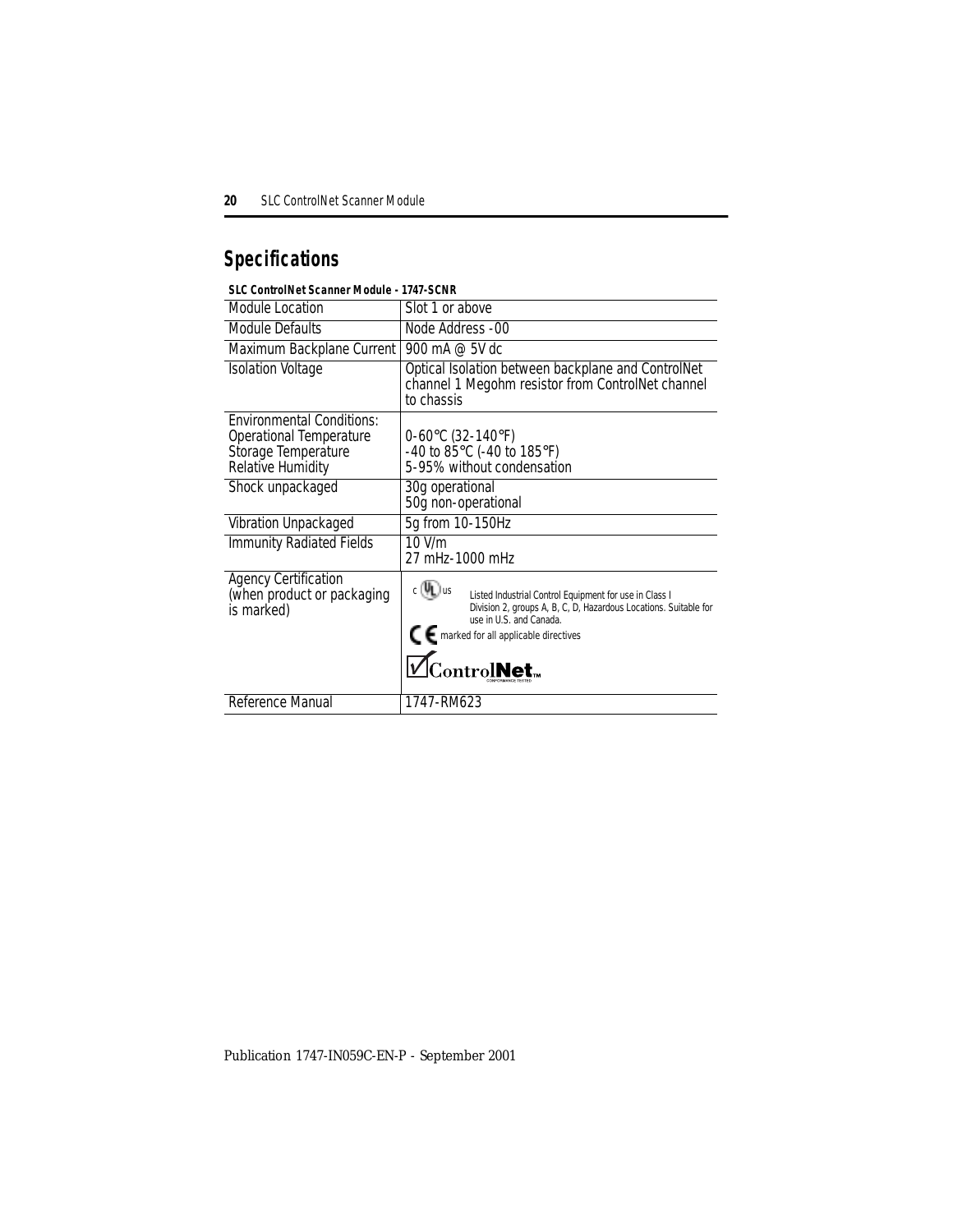#### <span id="page-20-0"></span>**Hazardous Location Approval**

#### **The following information applies only to products marked with Hazardous Location Approval, when operating in hazardous locations:**

Products marked "CL I, DIV 2, GP A, B, C, D" are suitable for use in Class I Division 2 Groups A, B, C, D, Hazardous Locations and nonhazardous locations only. Each product is supplied with markings on the rating nameplate indicating the hazardous location temperature code. When combining products within a system, the most adverse temperature code (lowest "T" number) may be used to help determine the overall temperature code of the system. Combinations of equipment in your system are subject to investigation by the local Authority Having Jurisdiction at the time of installation.

**WARNING**



#### **EXPLOSION HAZARD -**

- Do not disconnect equipment unless power has been removed or the area is known to be nonhazardous.
- Do not disconnect connections to this equipment unless power has been removed or the area is known to be nonhazardous. Secure any external connections that mate to this equipment by using screws, sliding latches, threaded connectors, or other means provided with this product.
- Substitution of components may impair suitability for Class I, Division 2.
- If this product contains batteries, they must only be changed in an area known to be nonhazardous.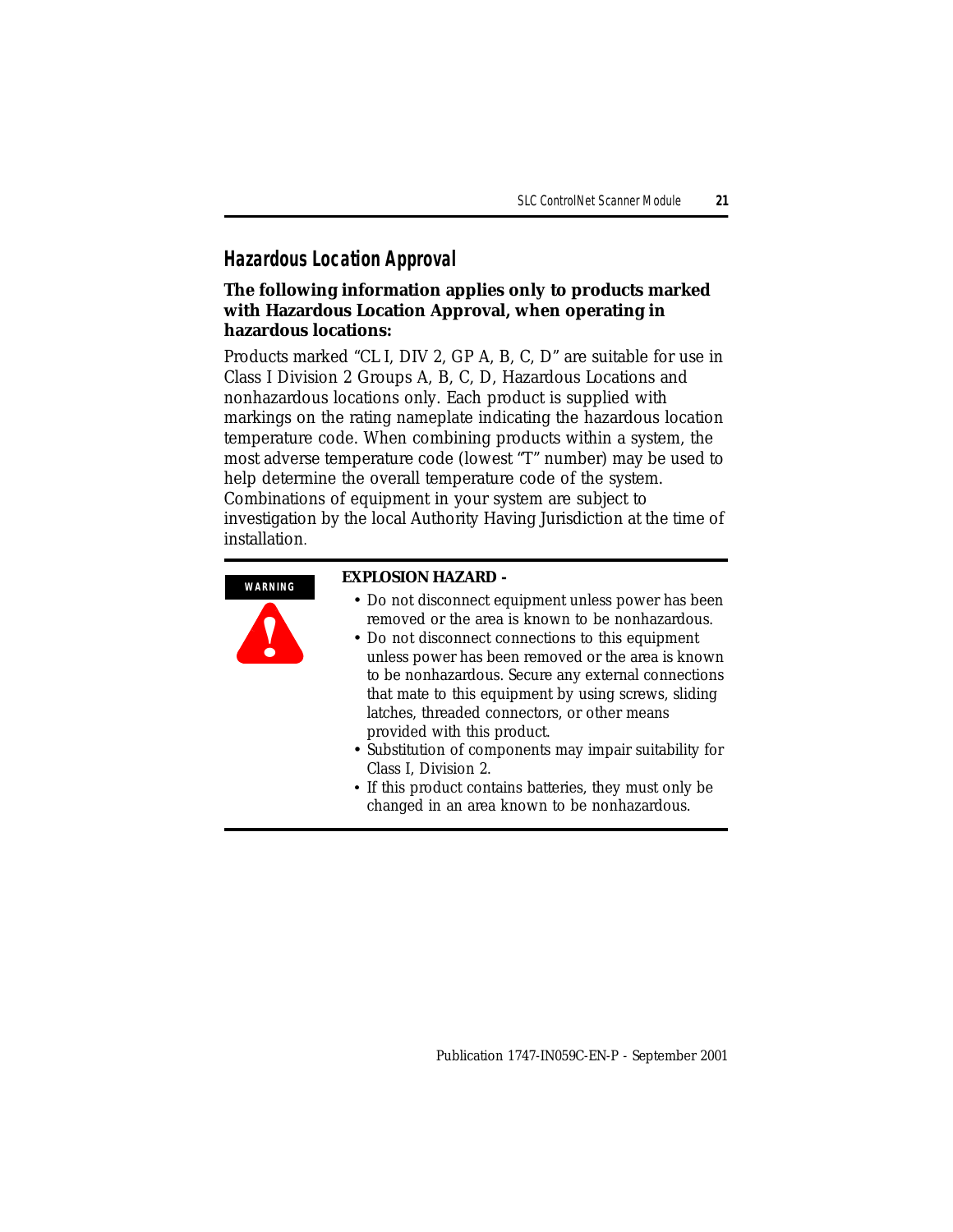#### **Les informations suivantes ne concernent que les produits marqués pour une utilisation en environnements dangereux :**

Les produits marqués « CL I, DIV 2, GP A, B, C, D » ne conviennent qu'à une utilisation en environnements de Classe I Division 2 Groupes A, B, C, D dangereux et non dangereux. Chaque produit est livré avec des marquages sur sa plaque d'identification qui indiquent le code de température pour les environnements dangereux. Lorsque plusieurs produits sont combinés dans un système, le code de température le plus défavorable (code de température le plus faible) peut être utilisé pour déterminer le code de température global du système. Les combinaisons d'équipements dans le système sont sujettes à inspection par les autorités locales qualifiées au moment de l'installation.

#### **AVERTISSEMENT**



#### **RISQUE D'EXPLOSION -**

- Couper le courant ou s'assurer que l'environnement est classé non dangereux avant de débrancher l'équipement.
- Couper le courant ou s'assurer que l'environnement est classé non dangereux avant de débrancher les connecteurs. Fixer tous les connecteurs externes reliés à cet équipement à l'aide de vis, loquets coulissants, connecteurs filetés ou autres moyens fournis avec ce produit.
- La substitution de composants peut rendre cet équipement inadapté à une utilisation en environnement de Classe I, Division 2.
- S'assurer que l'environnement est classé non dangereux avant de changer les piles.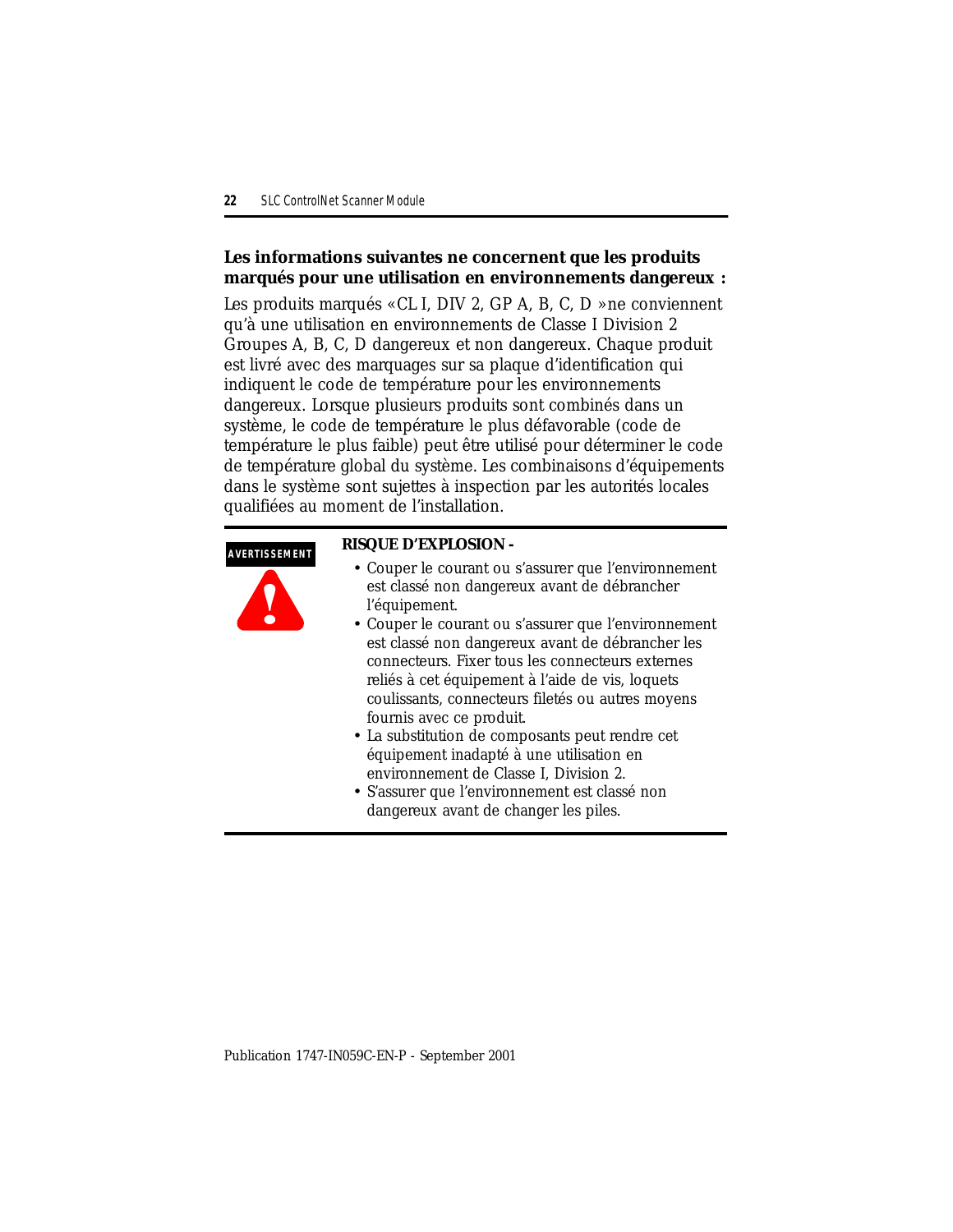# **Notes:**